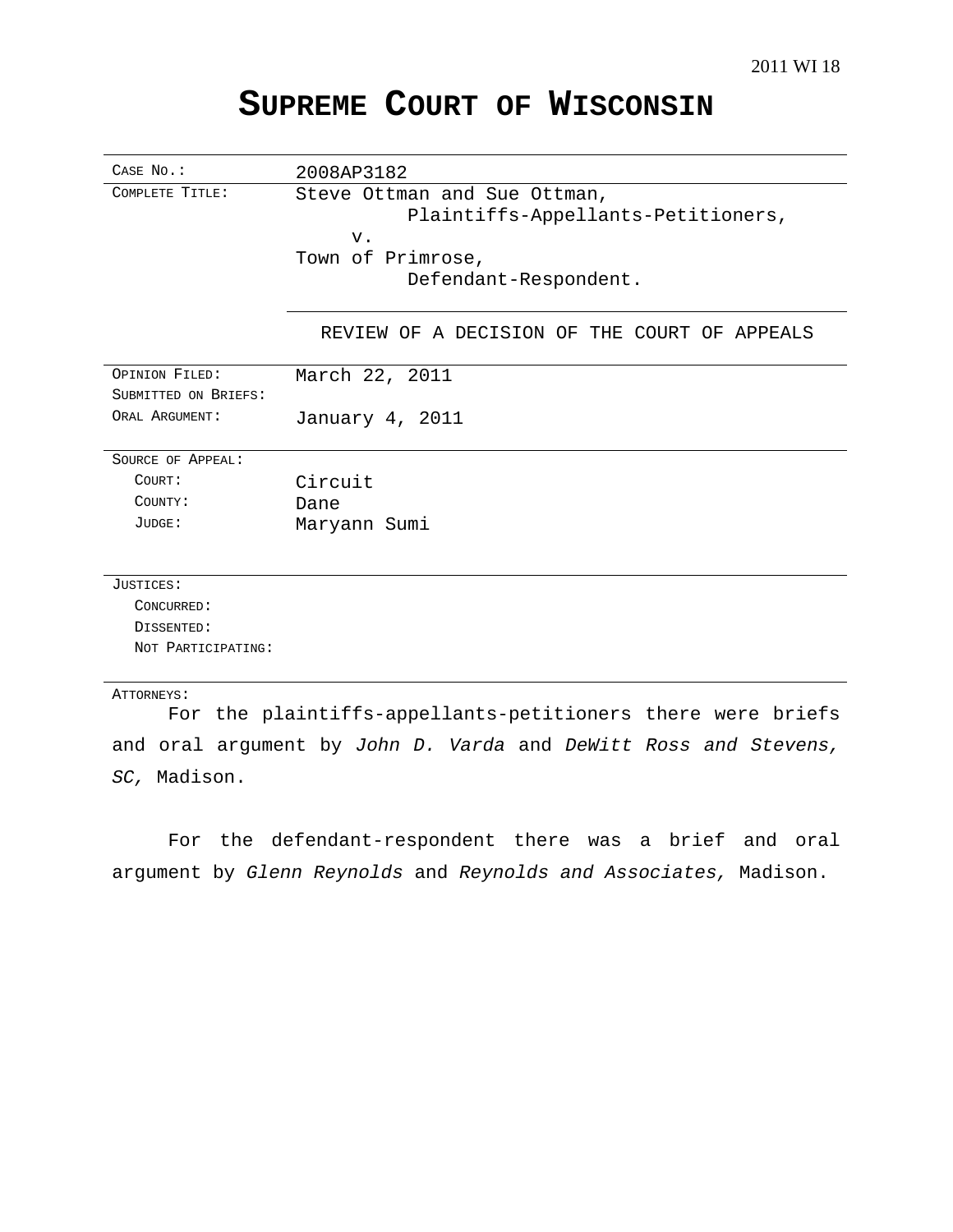2011 WI 18

NOTICE

**This opinion is subject to further editing and modification. The final version will appear in the bound volume of the official reports.**

No. 2008AP3182 (L.C. No. 2005CV1158)

STATE OF WISCONSIN THE RESERVE STATE OF WISCONSIN STATE OF THE SUPREME COURT

**Steve Ottman and Sue Ottman,**

**Plaintiffs-Appellants-Petitioners,**

**v.**

**Town of Primrose,**

**Defendant-Respondent.**

# **MAR 22, 2011**

**FILED**

A. John Voelker Acting Clerk of Supreme Court

REVIEW of a decision of the Court of Appeals. Affirmed.

¶1 ANN WALSH BRADLEY, J. The petitioners, Steve and Sue Ottman, seek review of an unpublished decision of the court of appeals that affirmed a circuit court order dismissing their petition for certiorari review of a decision of the Town of Primrose Board of Supervisors. The Board denied the Ottmans' application for a permit to build a residential driveway. $^{\rm l}$ 

 $1$  See Ottman v. Town of Primrose, No. 2008AP3182, unpublished slip op. (Wis. Ct. App., Feb. 18, 2010), affirming an order of the circuit court for Dane County, Maryann Sumi, J.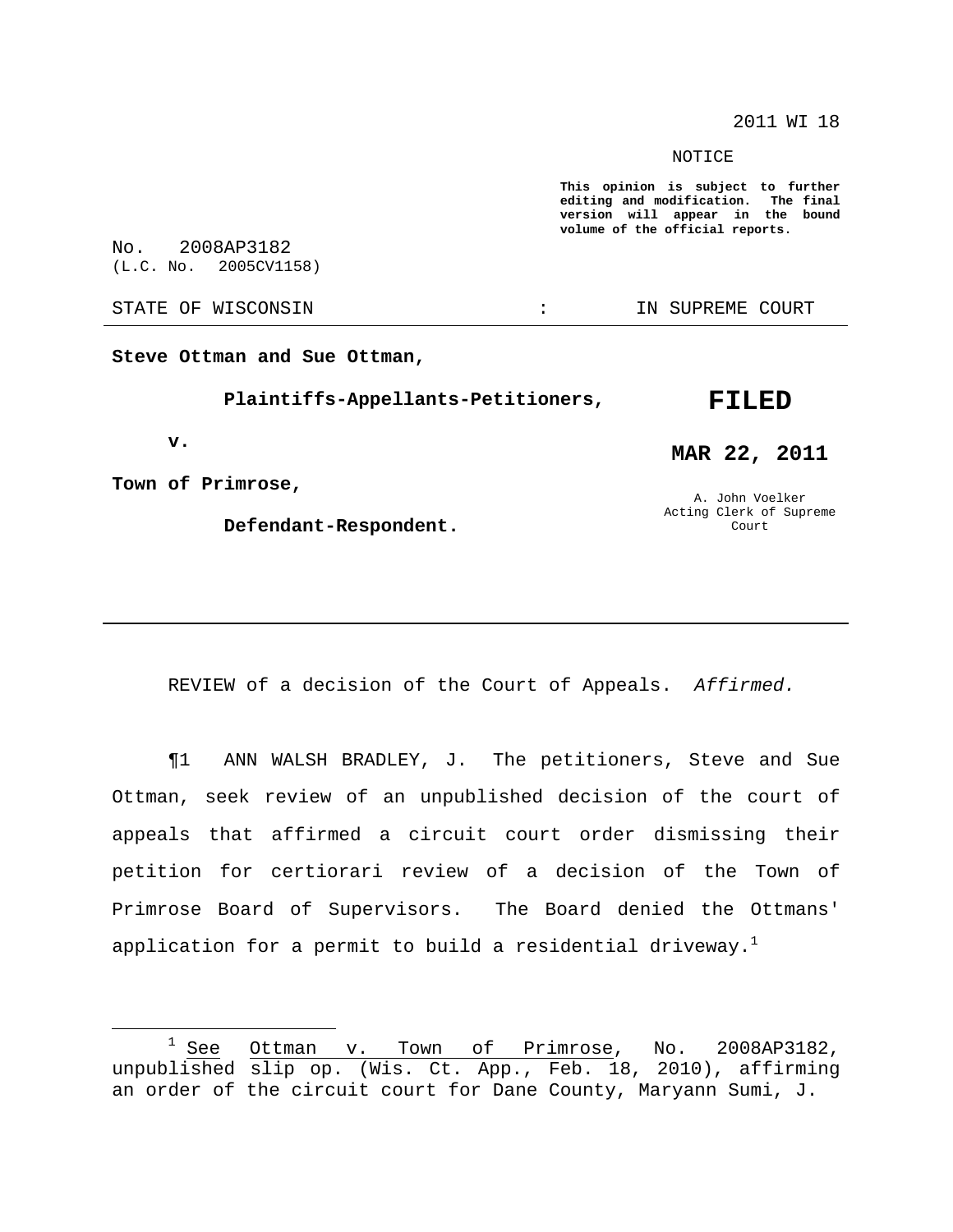¶2 The Ottmans contend that our standards for certiorari review should be changed in two respects. First, they argue that we should overrule cases imposing limitations on the scope of statutory certiorari. Second, they argue that we should reexamine the presumption of correctness and deference afforded to a municipality's decision. The Ottmans assert that the Board interpreted the farm income requirement contained in the Town of Primrose Driveway Ordinance in a way that is contrary to the plain language of the Ordinance.

¶3 Because the Ottmans have failed to provide a persuasive rationale for upsetting our longstanding jurisprudence, we decline to alter the established scope of statutory certiorari. We further decline to graft the framework for reviewing administrative agency determinations onto our framework for reviewing municipal decisions. In situations where the language of a municipality's ordinance appears to be unique and does not parrot a state statute but rather was drafted by the municipality in an effort to address a local concern, we will defer to the municipality's interpretation if it is reasonable.

¶4 Under the circumstances presented here, we conclude that the Board's interpretation of the farm income requirement is entitled to a presumption of correctness, and we will accord it deference. The Ottmans have not met their burden of showing that the Board's interpretation is unreasonable. Applying its interpretation, the Board made a finding of fact that the farm income requirement was not met, and the Ottmans have failed to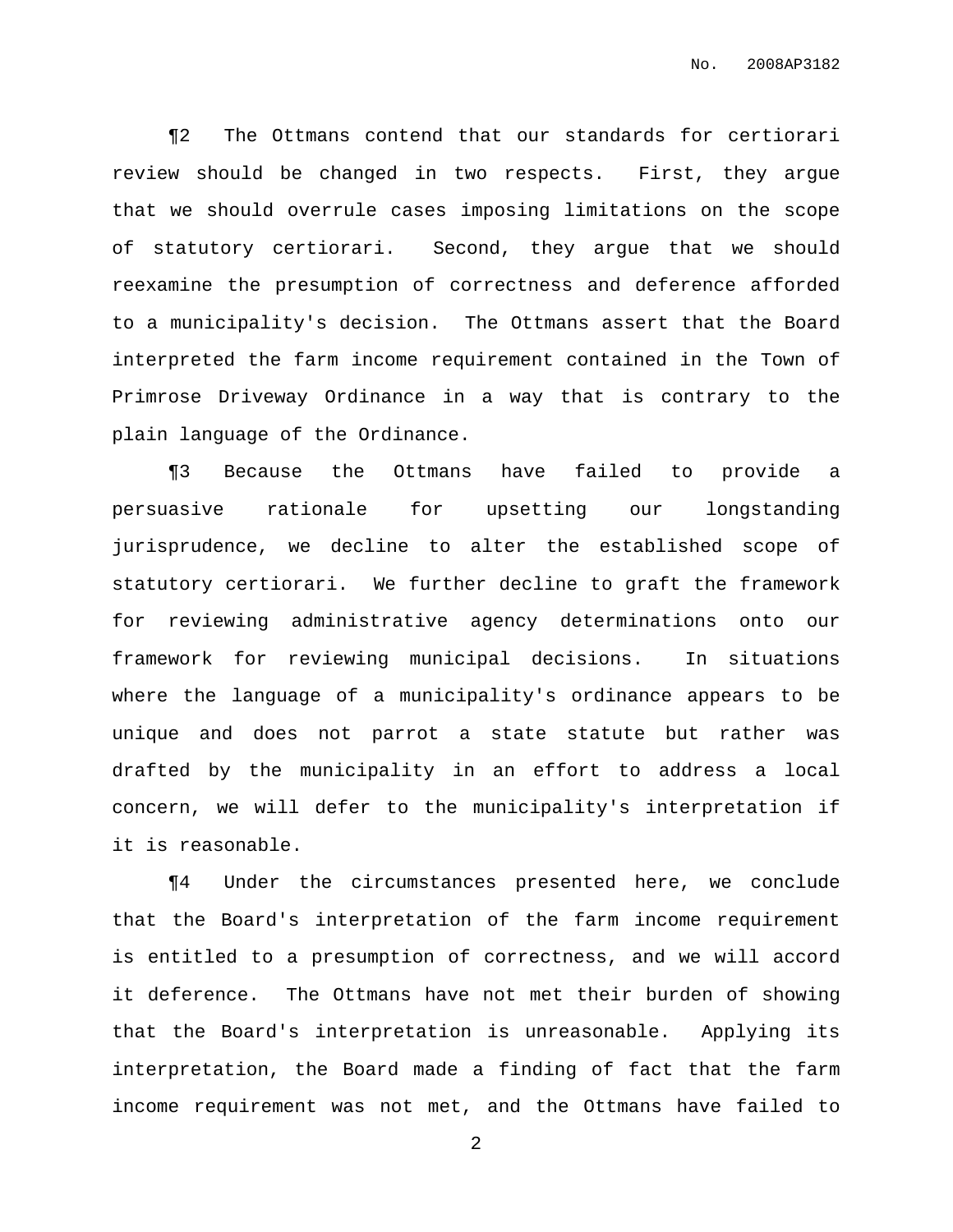demonstrate that no reasonable view of the evidence supports that finding. Therefore, we conclude that the Ottmans have not overcome the presumption of correctness. Accordingly, we affirm the court of appeals.

I

¶5 The Town of Primrose operates under a Land Use Plan that was prepared for the Town by staff to the Dane County Regional Planning Commission. $^2$   $\,$  In recognition that "unplanned development, particularly on a large scale, can occur in such a way that . . . problems with agricultural uses may occur," the Land Use Plan establishes "guidelines upon which development decisions can be based."

¶6 It provides that the Town's policy is "[t]o actively use and improve land use control measures which will discourage and prevent non-farm development in agricultural preservation areas." Section II.A of the Land Use Plan establishes the following objectives:

1. To preserve productive farmlands for continued agricultural use.

2. To discourage land uses which conflict with agriculture.

3. To maintain agriculture as the major economic activity and way of life within the Town.

 $2$  The parties agree that the Town's Land Use Plan was significantly revised in 2010. Throughout this opinion, references to the Land Use Plan are to the version of the plan that was in effect on September 3, 2004, the day the Ottmans filed the permit application that is the subject of this review.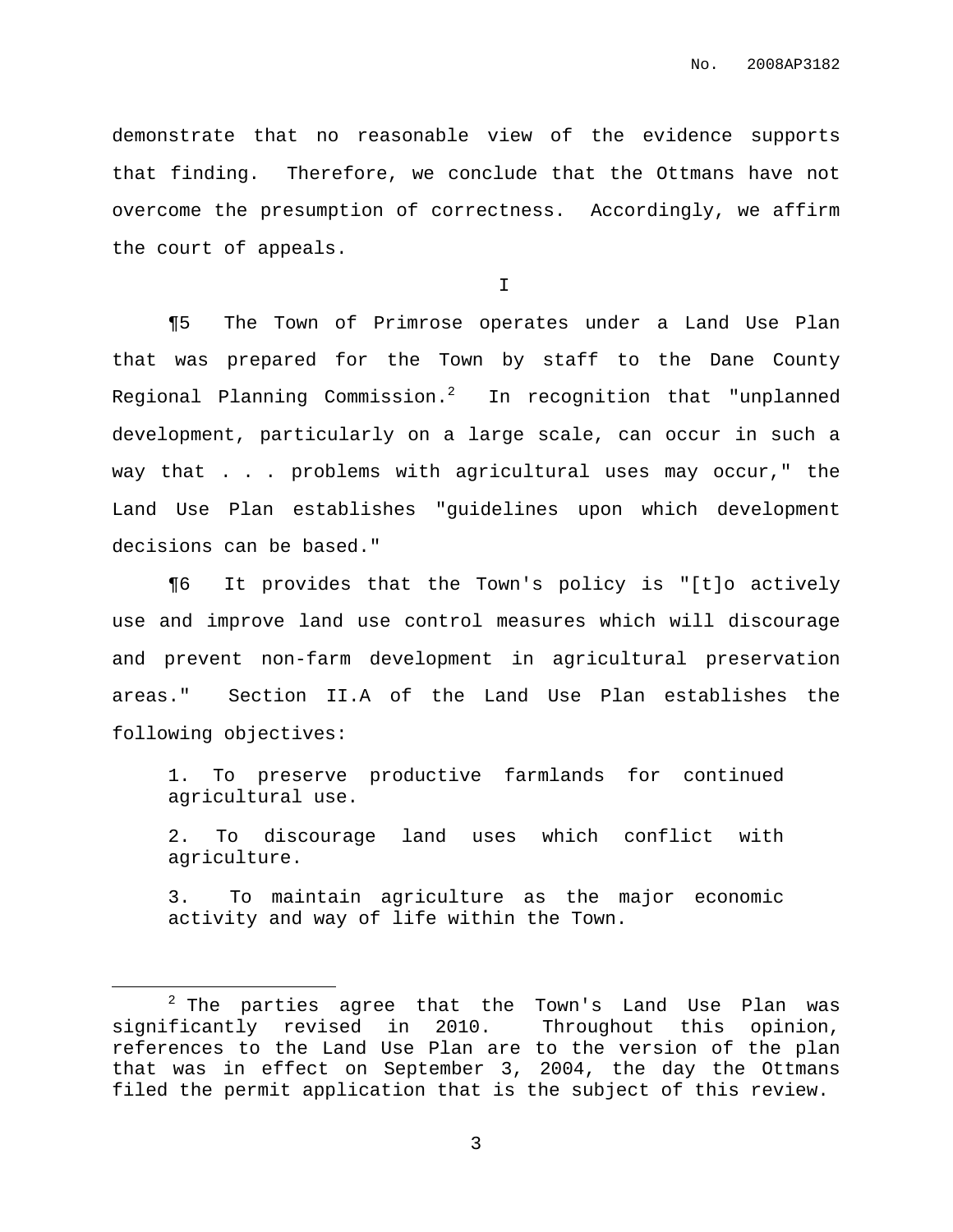4. To protect farm operations from incompatible land uses and activities which may adversely affect the capital investment in agricultural land, improvements and equipment.

¶7 In 2001, Steve and Sue Ottman became interested in purchasing a 47.7-acre parcel located in the Town of Primrose that had been zoned A-1 Exclusive Agricultural under Dane County zoning ordinances. Prior to purchasing the property, they asked the Town of Primrose Board of Supervisors to approve their request to build a field road. The Ottmans expressed their intention to develop the parcel into a Christmas tree farm, and they explained that they would need to have access to their trees and to the agricultural accessory building they planned to build on the property.

¶8 After extensive discussion at the August 21, 2001 Board meeting, the Board passed a resolution granting the Ottmans an access off Primrose Center Road to enhance agricultural use of the property. $^3$  Throughout the meeting, the supervisors expressed concern that approval of a field road might later be misinterpreted as approval for a residential driveway. One supervisor explained:

 $3$  The minutes from the meeting reflect: "Steve Ottman, possible purchaser of Meyers/Sarko property on Primrose Center Road to obtain permission for a field road to allow him to plant Christmas trees. After a lengthy discussion, permission was granted to Ottman for access to the property off of the township road. It was stated that in no way would a driveway permit be issued on this property because of safety issues. Motion by Rassner, seconded by Judd to adopt a resolution to allow access off town road on the Meyers/Sarko property to pursue agricultural activities. Motion carried."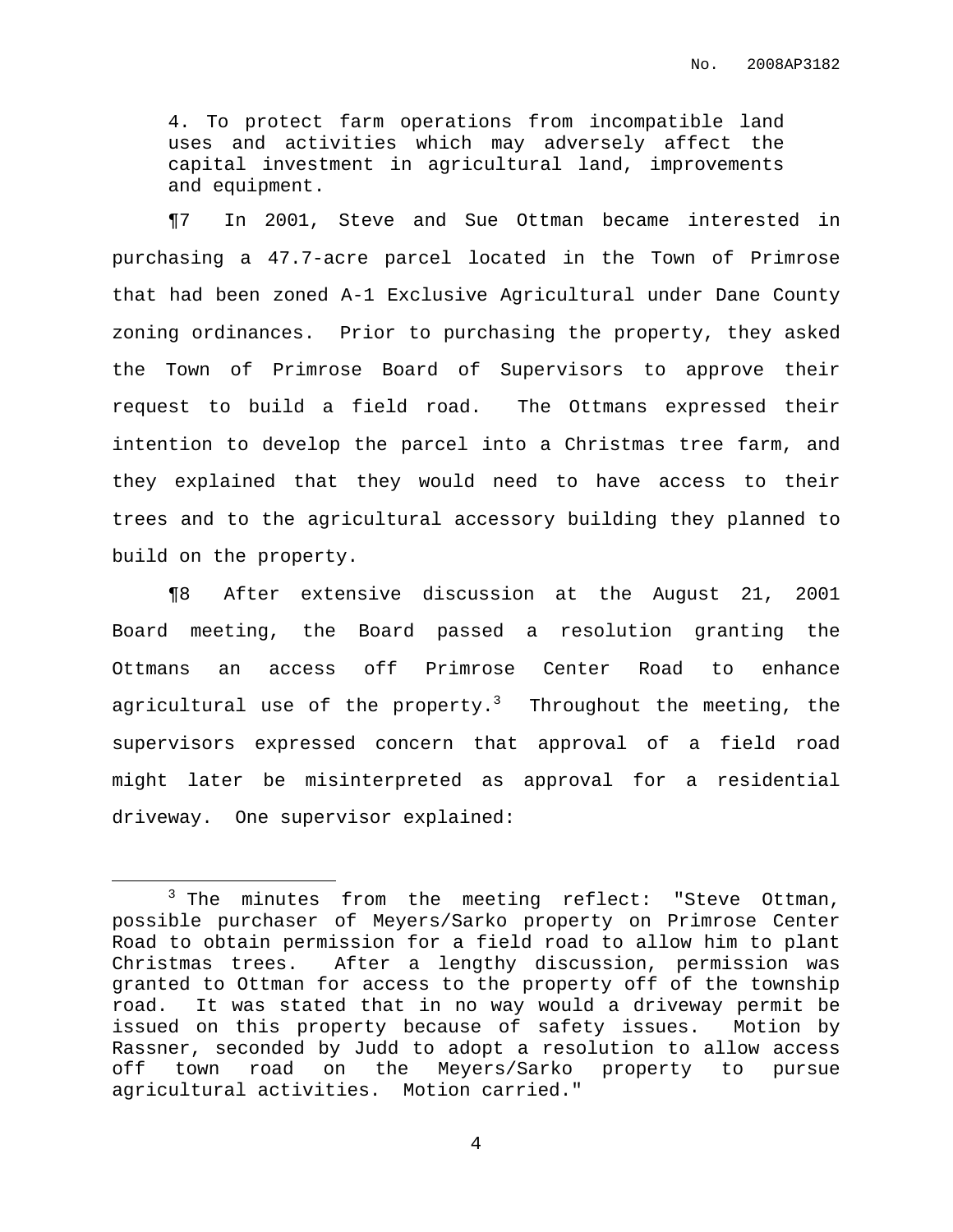I'm trying to steer away from anything that gets to be interpreted later as a driveway. You understand where I'm coming from? But at the same time, we don't want to limit your ability to put Christmas trees in there and derive profit from doing that.

The same supervisor explained: "[Y]ou could come back here in several years and, maybe I'll be here, maybe I won't, and [you could] say, I want a driveway permit now, and [you] could get turned down."

¶9 The Ottmans purchased the property. They erected an agricultural accessory building at the top of the hill and put in a 500-foot gravel field road linking that building to Primrose Center Road, which bordered the parcel. Over the course of the next several years, the Ottmans planted trees on 18 acres, and they also rented 29 acres to Al Hanna, a neighbor who grew field corn.

¶10 On September 3, 2004, the Ottmans filed a document entitled "Preliminary Application for Driveway Permit and Approval of Site Plan for Primary Farm Residence."<sup>4</sup> The application asserted that "[u]pon establishment, estimated annual income of Applicants' farm will exceed \$30,000 annually" and that the proposed residence would be "for farm owner/operator who will derive substantial income from the farm operation."

<sup>&</sup>lt;sup>4</sup> Under Primrose Ordinances, one must receive a driveway permit and then construct the driveway before one can receive approval of a building site plan. Town of Primrose Driveway Ordinance 1.05(9) Building Permits ("No Building Permit for new residential construction will be issued until the driveway is constructed according to the specifications of this Ordinance.").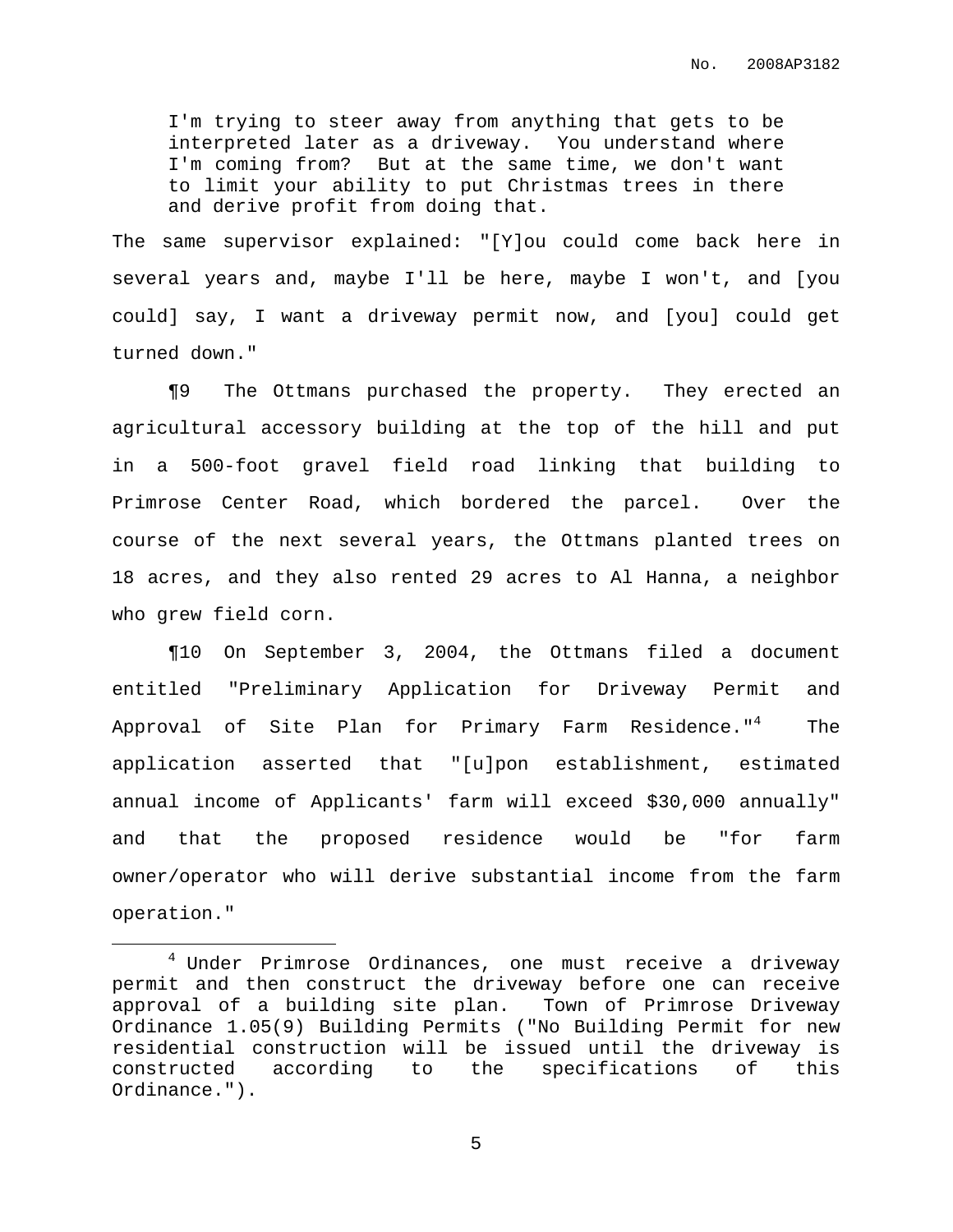¶11 The Ottmans' application contended that their Christmas tree farm could not be viable without a residence.<sup>5</sup> It asserted that the Ottmans wanted to place the residence at the top of the hill because the soil was rockier and less productive. It identified a proposed site for the residence approximately 200 feet north of the existing agricultural accessory building.

¶12 The application was presented to the Town of Primrose Planning Commission on March 7, 2005. The Commission voted to recommend that the Board of Supervisors deny the application.

¶13 The following week, the application was presented at a meeting of the Board. During the meeting, supervisors expressed concern about the viability of the farm as a Christmas tree operation. They also expressed concern about whether the Ottmans' application met some of the requirements in the Town of Primrose Driveway Ordinance, including the farm income requirement contained in the Driveway Ordinance's "Agricultural Productivity" Clause.

¶14 The Agricultural Productivity Clause provides as follows:

No driveway shall be approved in the Town of Primrose if the Town Board finds that the driveway will

<sup>5</sup> The Ottmans' application contended: "Applicants not being able to reside on the Subject Farm has created hardship in the maintenance of the Christmas tree crop they have been planting, because these Christmas trees require timely weed control and the need for irrigation. The type of tree planted on the Subject Farm . . . requires the tree farmer to reside on site in order to provide maintenance and security."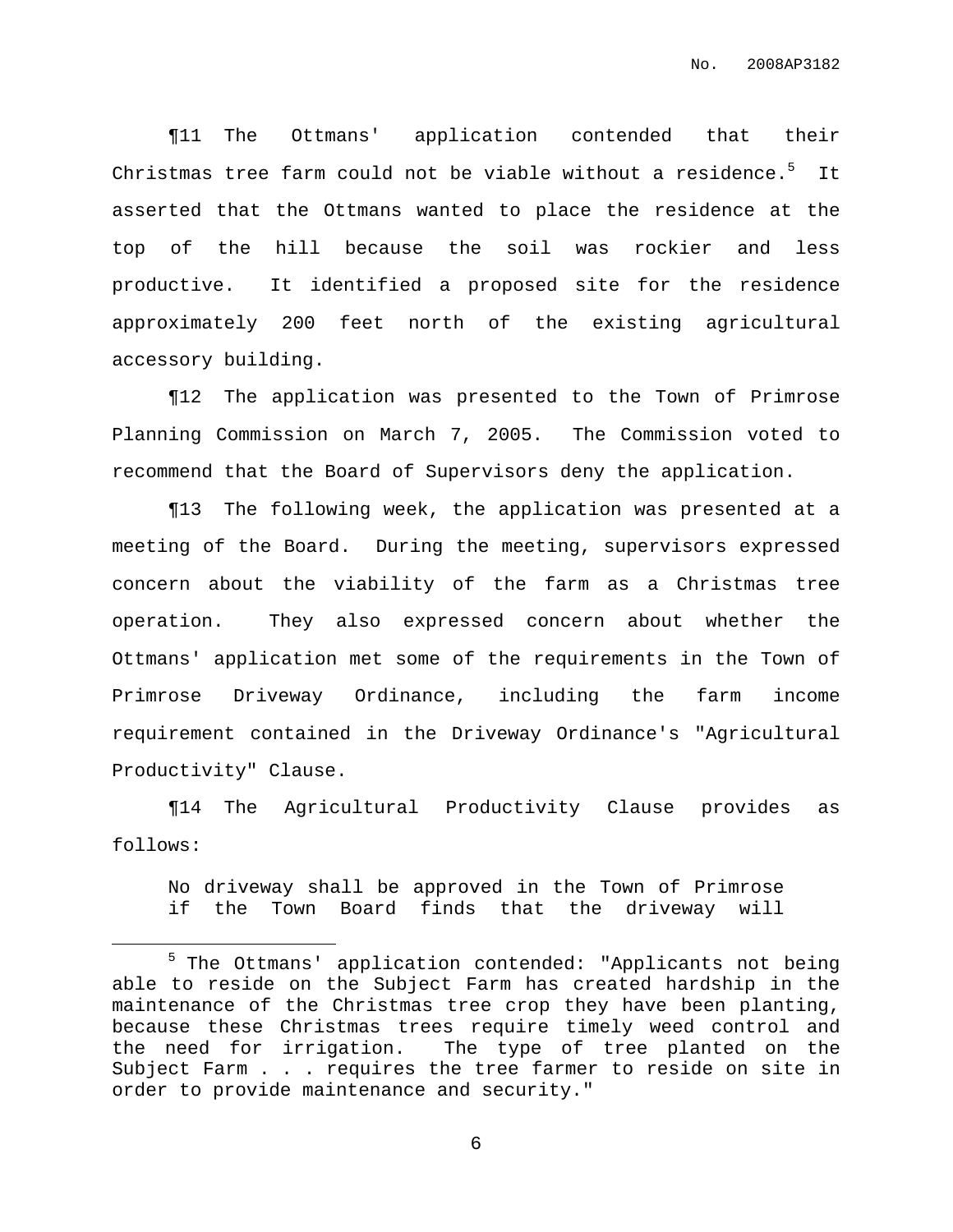adversely impact productive agricultural land, unless the Town Board finds that the driveway is necessary to enhance the agricultural productivity of an adjacent parcel or the person requesting the permit can show that the parcel to be served by the driveway is capable of producing at least \$6000.00 of gross income per year. Under any circumstance, the Town Board shall approve a driveway with the least impact on agricultural land.

Town of Primrose Driveway Ordinance 1.10.<sup>6</sup> One supervisor explained that the Board's historical interpretation of the farm income requirement was to require proof of actual income, not speculative income. $^7$ 

¶15 Ultimately, the Board voted unanimously to deny the application. All three supervisors indicated that, among other reasons, they denied the application based on the Ottmans' failure to meet the Agricultural Productivity Clause's farm

<sup>6</sup> The Town of Primrose Building Site Permit contains a nearly identical clause. Because receipt of a driveway permit was necessary before the Board would consider an application for a building site permit, we focus our examination exclusively on the Agricultural Productivity Clause contained in the Driveway Ordinance.

 $7$  The supervisor elaborated: "[The Ottmans have] to have income. Keith is a good example. You had to prove your income didn't you Keith? In order to get your house? You've been farming for years. That's the way he got it. You didn't say— come and say well I can make it down the road or something. He had to show what income he had the last year from that crop. And that's what we're asking. That's what we've been asking all the time."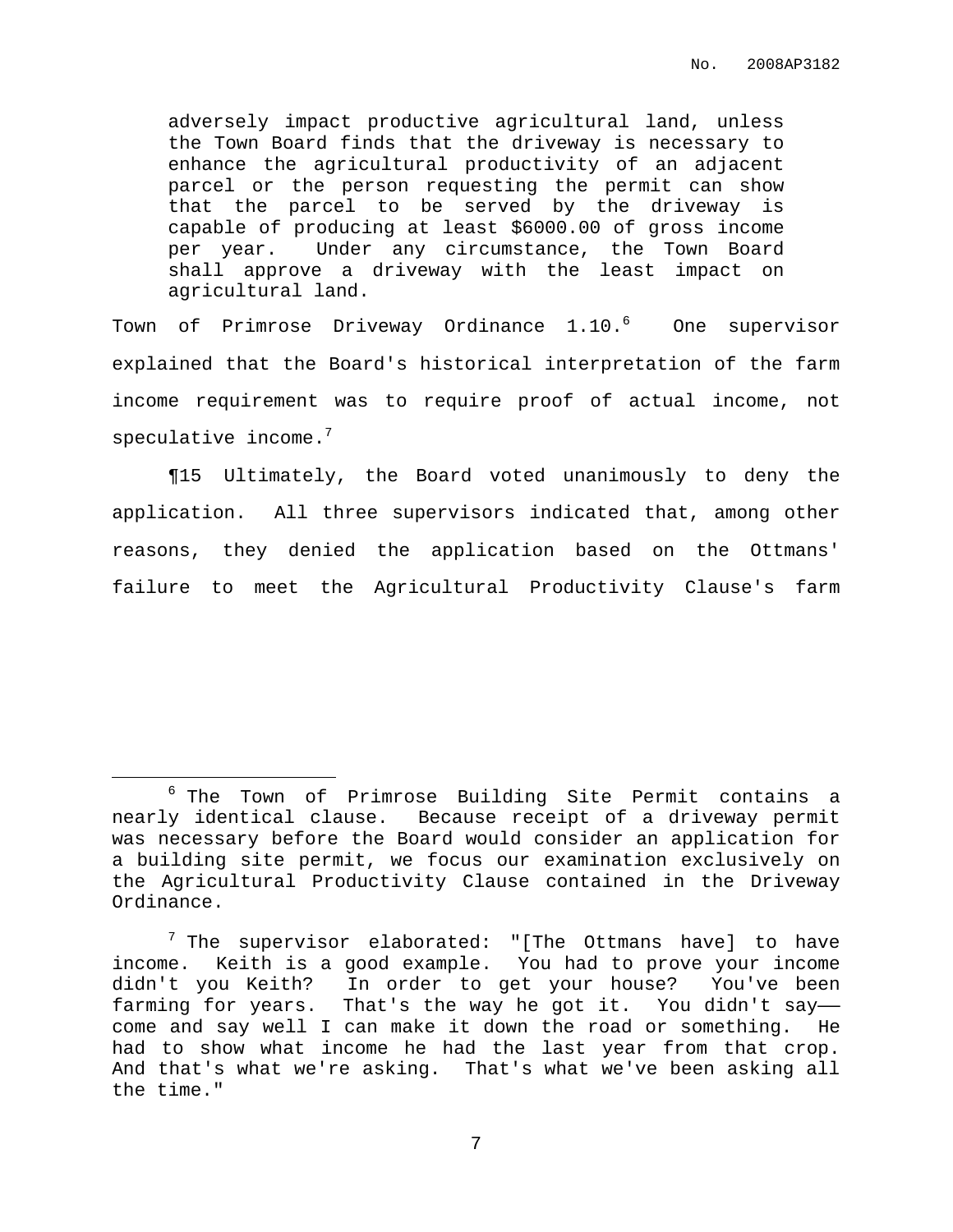income requirement.<sup>8</sup> Shortly thereafter, the Ottmans filed a certiorari action in Dane County Circuit Court.

¶16 At a pretrial scheduling conference that took place while the action was pending in the circuit court, the parties agreed to send the matter back to the Town of Primrose for review under Wis. Stat. Ch.  $68.^9$  . The purpose of Chapter  $68$  is "to afford a constitutionally sufficient, fair and orderly administrative procedure and review" of municipal determinations that involve constitutionally protected rights. Wis. Stat. § 68.001. Based on the parties' stipulation, the circuit court remanded the matter to the Town Board for Chapter 68 review. $^{10}$ 

¶17 On remand, the parties appear to have had difficulty deciding upon the procedures that should be used in conducting a review under Chapter 68. Ultimately, the parties reached a

<sup>9</sup> All subsequent references to the Wisconsin Statutes are to the 2009-10 version unless otherwise indicated.

<sup>8</sup> The minutes reflect: "Discussion with Steve/Sue Ottman regarding a building site on their property Primrose Center Road. Questions on farm income were raised. . . . Rassner not sure that enough income can be derived from this farm and also that no builds are allowed on ag land unless it is a retirement home. The Ottmans[] felt that they could prove they can make enough money to show this as farm income. A ballot vote was taken with 3 for denial and 0 for approval."

 $10$  There is no transcript of the March 22, 2006 pretrial scheduling conference. However, the clerk's minutes reflect: "Atty Reynolds--tentative agreement to remand for Chpt. 68 review. . . . Atty Varda——straight remand."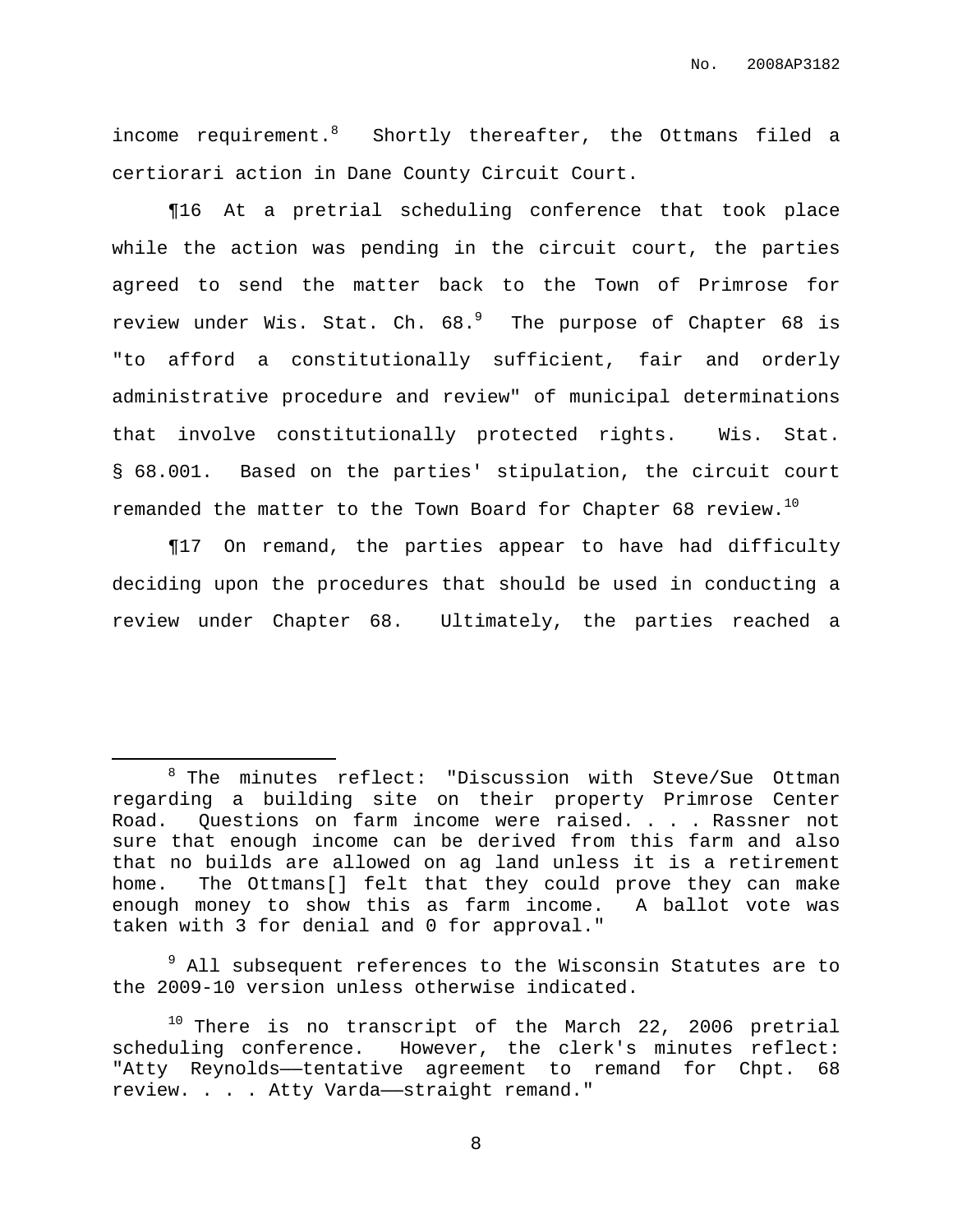joint recommendation on procedures. They agreed upon a site visit and a special hearing in front of the Town Board. $^{\rm 11}$ 

¶18 The special hearing was held on July 26, 2006. During the hearing, both sides presented exhibits, called witnesses, and presented direct examination and cross examination testimony.

¶19 Although the Board voted unanimously to deny the application and issued a proposed written decision at the January 16, 2007 meeting, it took several months, meetings, and

When the parties presented their joint recommendation, one supervisor asked the Ottmans' attorney whether the agreed-upon procedures would satisfy the requirements of Chapter 68. Attorney Varda responded: "At least for this case. You know you may want to consider whether this type of procedure is what you want permanently."

Later, however, Attorney Varda stated: "[W]hile we agreed to the procedure and we hope this goes well and quickly, we have not waived any of our potential objections to the process. Particularly in regard to Section 68.11(2), in regard to an impartial decision maker. Our view is, we'll——you'll proceed under the rules and see where we end up."

Although the Ottmans challenged the partiality of the proceedings in the circuit court, they subsequently abandoned that challenge. In their reply brief, they explained that they "elected not to seek review of such claims in order to focus on the deference issue and the need for more conscientious judicial scrutiny of such decisions."

 $11$  The parties' attorneys agreed that the Ottmans would provide their expert witnesses' written reports and both parties would identify their witnesses and summarize their expected testimony in advance; that witnesses would not be sworn; that the hearing would be recorded on the Town's tape recorder; that the Ottmans could hire a court reporter at their own expense; that the Ottmans would have an opportunity to present a reply after all evidence had been submitted; and that the Town would be permitted to inspect the property again after the hearing.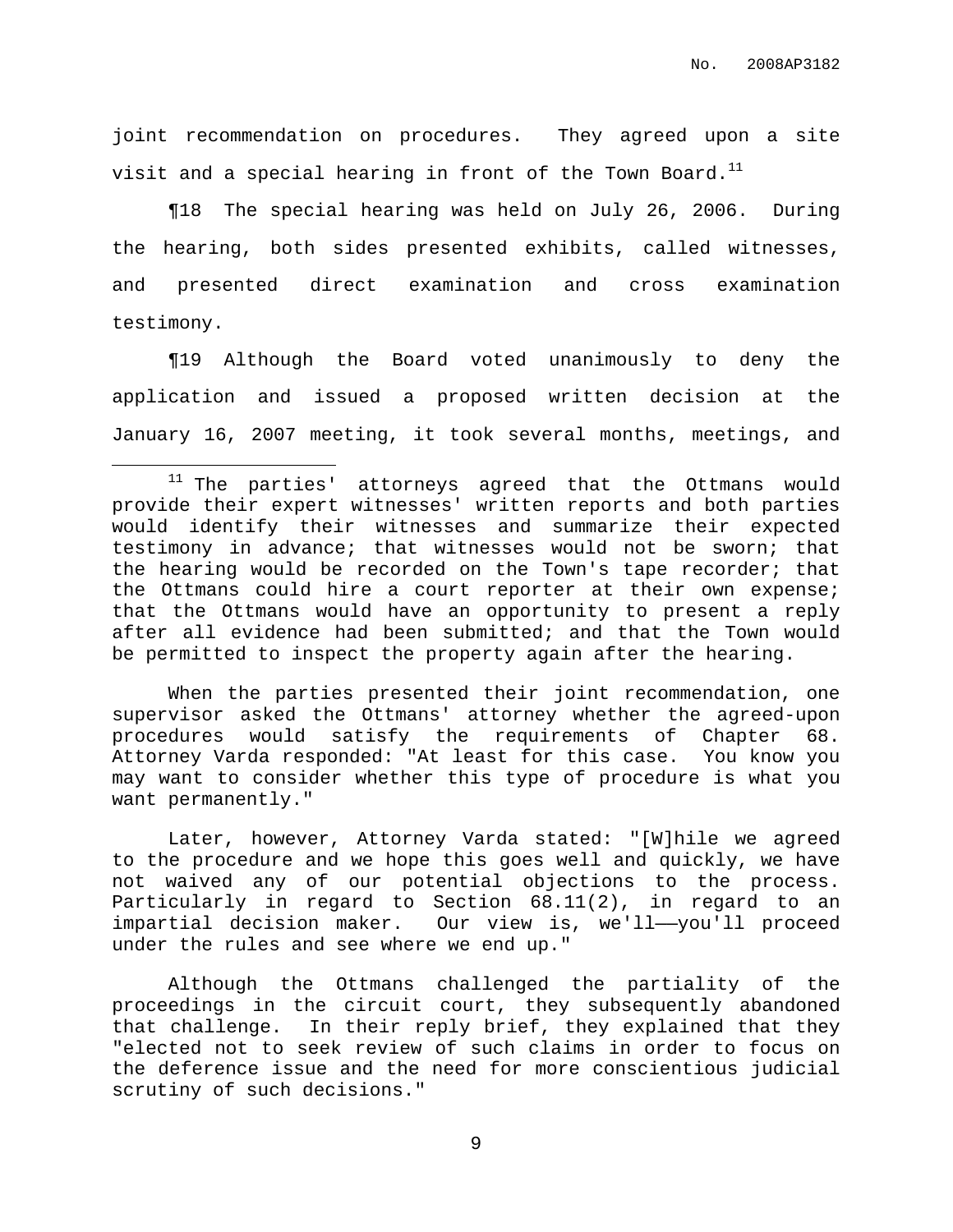redrafts before the decision was finalized. The Ottmans' attorney made a number of objections to the draft decision and asked the Board to reconsider or clarify several of its findings of fact and conclusions of law. The Board's written decision was ultimately signed on September 18, 2007.

¶20 In its written decision, the Board made a finding of fact that "[a]ll 47 acres of the Ottman farm are productive agricultural lands[.]" It provided two independent reasons for denying the application. The first reason was based on the Agricultural Productivity Clause's farm income requirement, and the second reason was based on the proposed site for the house.

¶21 The Board concluded that because the Ottmans "[c]urrently . . . receive no agricultural income from the sale of trees from the property," they "therefore do not currently meet the farm income standards" of the Town of Primrose Driveway Ordinance. $^{12}$  Due to the lack of farm income, the Board determined that "a residence constructed at this time would by definition be a 'non-farm' residence." It concluded that "[a] driveway built to service a non-farm residence in the location requested would violate Primrose's Land Use Plan which states that 'no roads or driveways shall be permitted to cross agricultural land to reach proposed non-farm development.'"

 $12$  For the same reason, the decision also concluded that the application failed to meet the requirements of the Town of Primrose Building Permit Ordinance and County income requirements.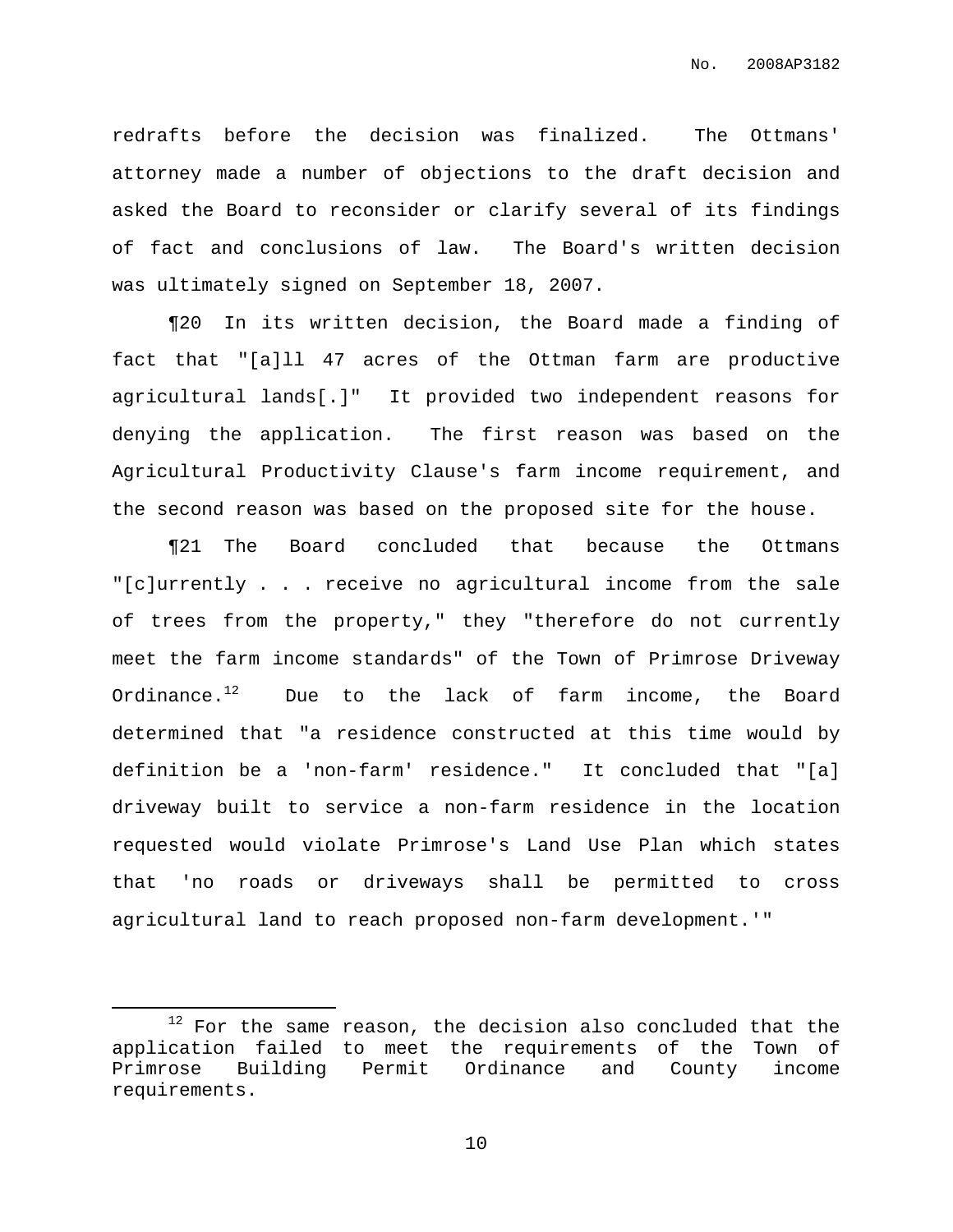¶22 The Board also determined that "[e]ven if the Ottmans currently met the Town and County farm income requirements, they would not obtain approval of the farm house site they have requested[.]"<sup>13</sup> It stated that "[t]he proposed site and driveway do not meet the 'least impact' requirements of the Ordinances or have the least impact among all the options available on the farm due to the fact that building a residence at the top of the

 $13$  In its decision, the Board found as a fact that "[t]he Town Board approved the construction of an agricultural building and a field road for access from Primrose Center Road . . . with the recommendation that the agricultural accessory building be constructed close to the road to minimize adverse impact on the productive agricultural land of the farm." It found that the Ottmans' construction of the agricultural accessory building on top of the hill was "against the recommendation of the Town Board."

At the hearing, a former supervisor testified that during a site visit, supervisors advised the Ottmans to build the agricultural accessory building as close to the road as possible. Nevertheless, the Ottmans have vigorously contested the Town's finding of fact. We do not rely on it in this opinion.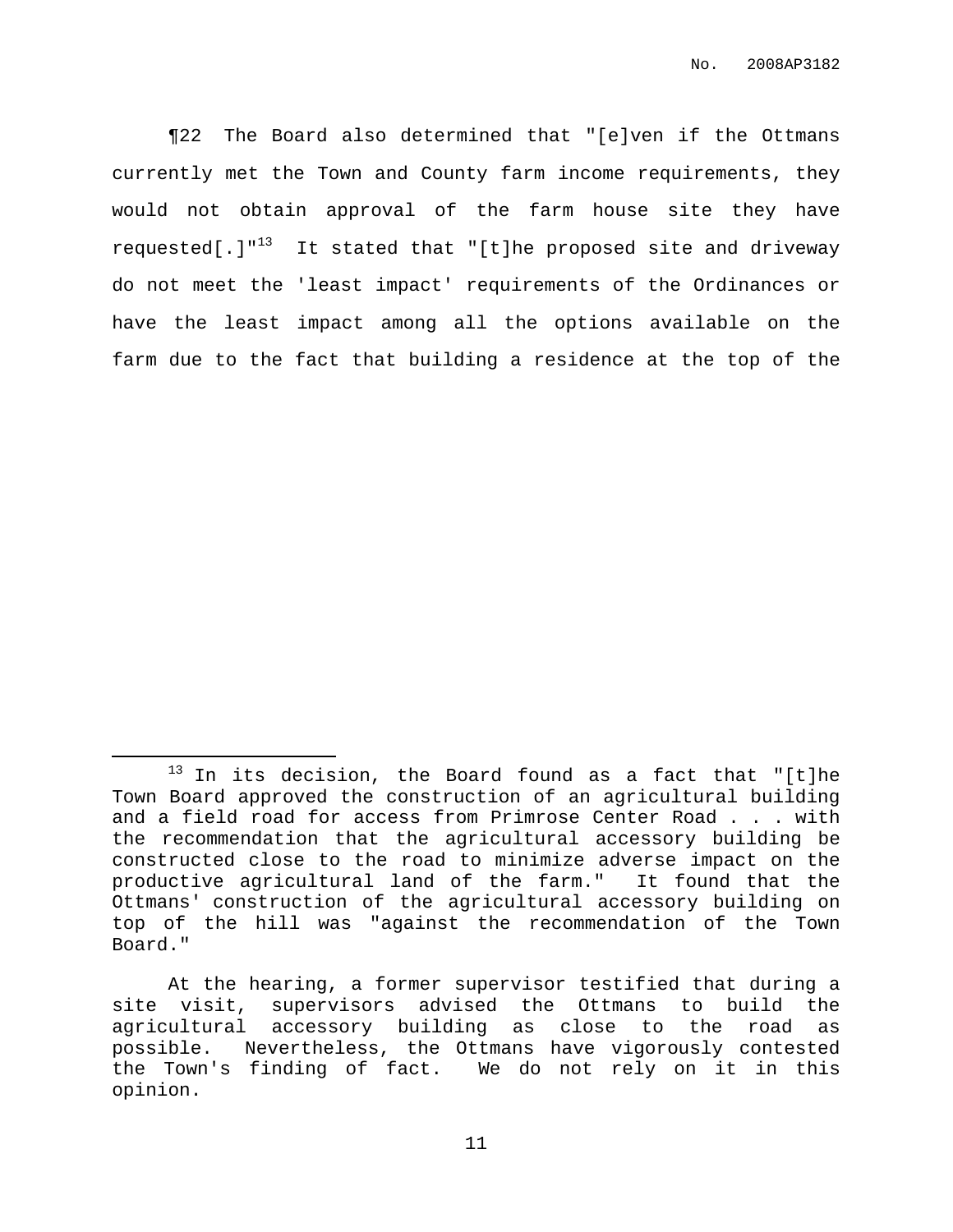hill will require a longer driveway that will needlessly consume a greater amount of agricultural land." $^{14}$ 

¶23 The action returned to the circuit court, and the Ottmans amended their complaint. Although they acknowledged that jurisdiction was founded on Wis. Stat. § 68.13, they asserted for the first time that the Primrose Ordinances "constitute a pervasive regulation of land use" and therefore "the scope of certiorari review is modified under Wis. Stat. § 62.23(7)(e)10." Although Wis. Stat. § 62.23(7)(e)10 permits a circuit court to conduct an evidentiary hearing, the Ottmans did not request that the circuit court hold a hearing or take any additional evidence.

 $14$  The Board also noted that "[a]t the time the agricultural accessory building and the field road were approved, the Ottmans were informed by the Town Board that the field road could not be used as a residential driveway." It identified some potential problems with converting the existing field road into a residential driveway: "The width, rise, and ditch distance of the Ottmans' current field road do not meet the driveway criteria and would need significant changes to be brought into compliance." The Board stated: "The Ottmans propose to upgrade the existing field road for the driveway and have committed to meet the requirements of the Driveway Ordinance, but the extensive excavations needed may cause other compliance problems." It concluded that extensive excavation might be required, and that the driveway "may exceed the 25% maximum slope requirement of the Driveway Ordinance."

The Ottmans objected to the inclusion of this information in the decision. They asserted that the process before the Board should have been bifurcated, that once their preliminary application was approved they would be permitted to submit an engineer's report, and that the report would show that a driveway could be built that would not exceed the 25 percent maximum slope requirement or cause other compliance problems.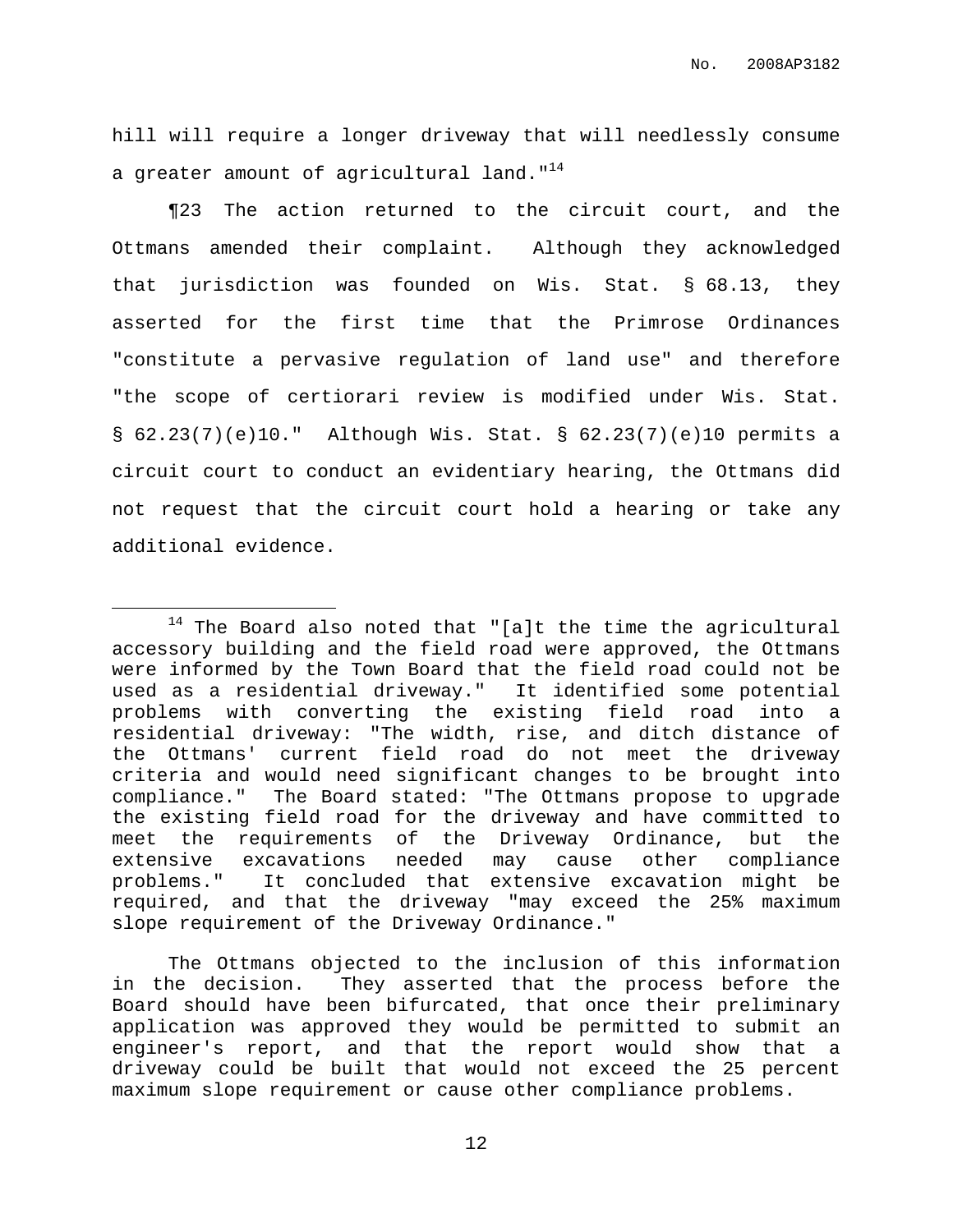¶24 In their amended complaint, the Ottmans argued that the Town proceeded on an incorrect theory of law. Their primary assertion was that the Board misapplied the farm income requirement contained in the Driveway Ordinance. They contended that the Agricultural Productivity Clause requires only that the land be "capable of producing" income, but that the Town erroneously required the Ottmans to demonstrate that their farm was "currently producing" income.

¶25 Based on their interpretation of the farm income requirement, the Ottmans argued that they had demonstrated that their land was "capable of producing" more than \$6,000 annually:

The 20 plus acres currently (2002 through 2006) in corn production yields 80 to 120 bushels per acre.

Were all 43 of the farm's productive acres (i.e., except 4 acres for the Ag Accessory Building, proposed primary farm residence, and driveway) planted in corn, assuming an average yield of 100 bushels of corn per acre, the Ottmans' farm parcel is capable of producing \$6,450 of gross income per year at \$1.50 per bushel and \$9,245 of gross income per year at \$2.15 per bushel.

Additionally, the complaint asserted that once Christmas tree harvesting begins in 2010, the farm "will sustain an annual gross income flow of at least \$21,000 based solely on wholesale pricing."

¶26 The complaint also asserted that the Town's denial was willfully arbitrary, capricious, oppressive, and unreasonable, that the Town proceeded outside its jurisdiction, and that the proceedings were "permeated by bias and fail the standards of neutrality, due process and equal protection." Finally, the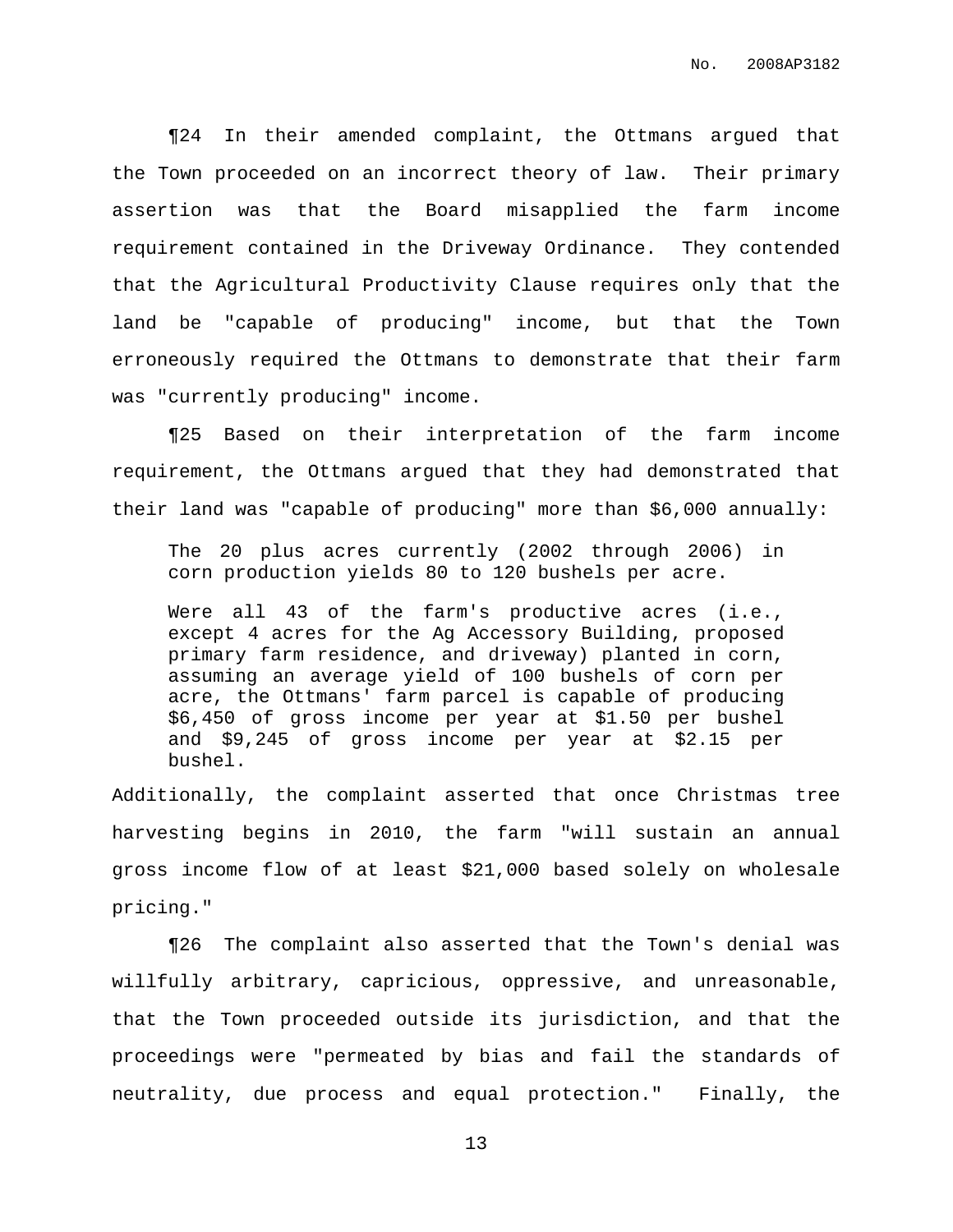No. 2008AP3182

Ottmans argued that their proposed site for the residence would have the least impact on agricultural land.

¶27 In its decision, the circuit court began by noting that on certiorari review, there is a presumption of correctness afforded to the Board's decision.<sup>15</sup> It determined that the permit denial was not actually a zoning decision, and it therefore conducted review under Chapter 68 rather than under Wis. Stat. § 62.23(7)(e)10. It further concluded that the Board did not erroneously interpret its Ordinances and that it had acted according to the law in applying the least impact standard and the farm income requirement. The court determined that the farm income requirement should be liberally construed in favor of the municipality, and that the Board's interpretation, which required current income rather than speculative income, was reasonable.

¶28 The Ottmans filed a motion for reconsideration. Among other arguments, the motion rehashed their prior arguments about the interpretation of the Agricultural Productivity Clause. In addition, the Ottmans argued that the process in front of the Board should have been bifurcated, and that at the preliminary application stage, the Ottmans had not been required to furnish an engineer's plan or any technical details about driveway

<sup>&</sup>lt;sup>15</sup> We recognize that Wisconsin cases often refer to "the presumption of correctness and validity." Like the circuit court, we occasionally use the phrase "presumption of correctness" throughout this opinion for the sake of simplicity.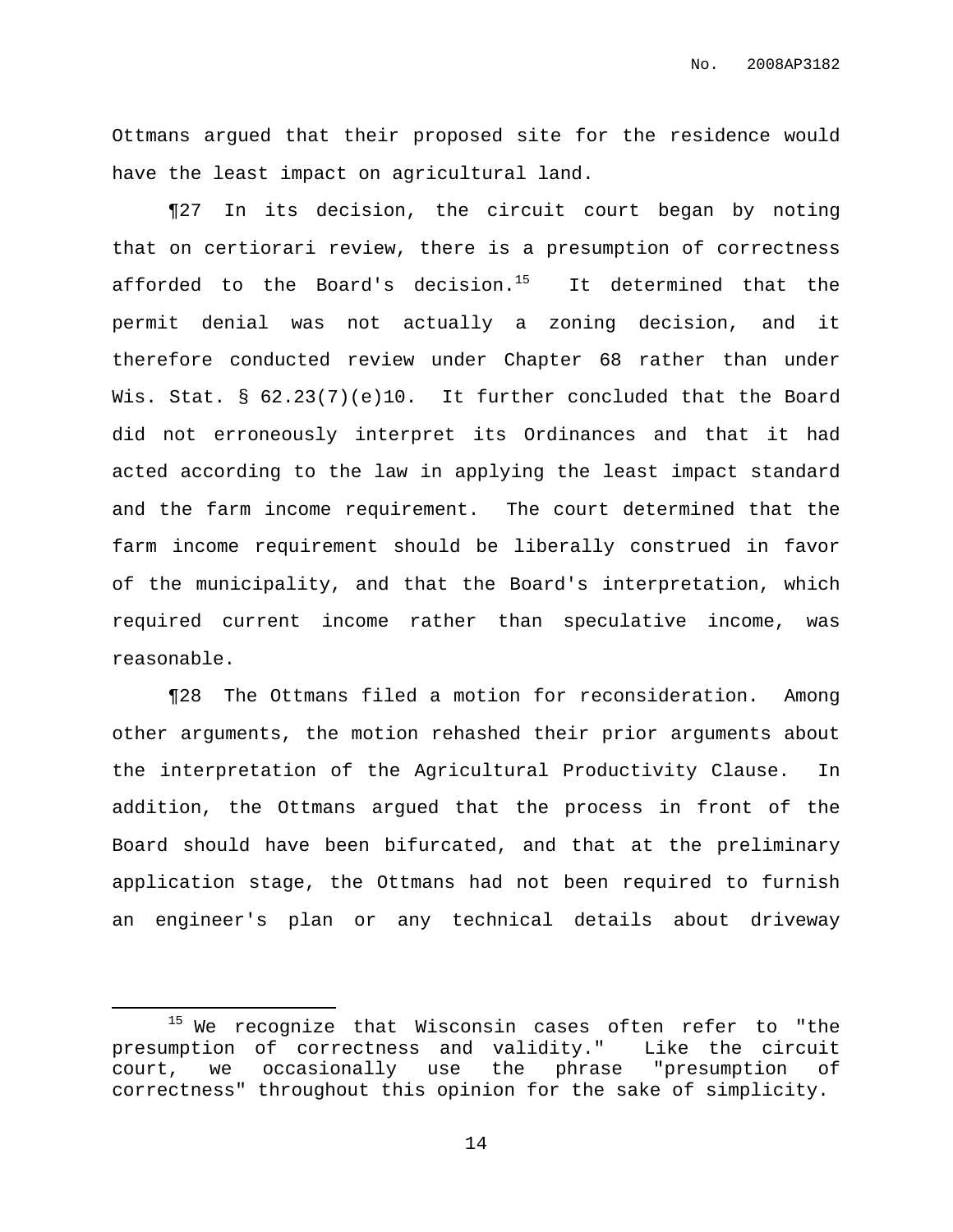No. 2008AP3182

specifications. Ultimately, the circuit court denied the Ottmans' motion for reconsideration.

¶29 In an unpublished decision, the court of appeals affirmed. Addressing the argument that review should be under the zoning statute, Wis. Stat. § 62.23(7), the court determined that "the Ottmans have not explained how our review would differ if we proceeded under § 62.23(7)(e)10." Ottman v. Town of Primrose, No. 2008AP3182, unpublished slip op., ¶5 n.2 (Wis. Ct. App., Feb. 18, 2010). Therefore, the court concluded, "we need not address this argument further." Id.

¶30 Because it concluded that the Board did not err in rejecting the proposed site for the residence, the court of appeals did not interpret the farm income requirement. Id., ¶11. In an unpublished order, the court subsequently denied the Ottmans' motion for reconsideration. Ottman v. Town of Primrose, No. 2008AP3182, unpublished order, (Wis. Ct. App., Mar. 25, 2010).

II

¶31 In their petition for review, the Ottmans set forth three questions:

- Is the Town engaged in land use regulation such that this case calls for statutory certiorari review under Wis. Stat. § 62.23(7)(e)10, and limitations on the scope of statutory certiorari should be overruled?
- Does the current judicial rule on deference to land use decisions of local governments overly insulate from judicial review the balancing of community interests and individual property rights?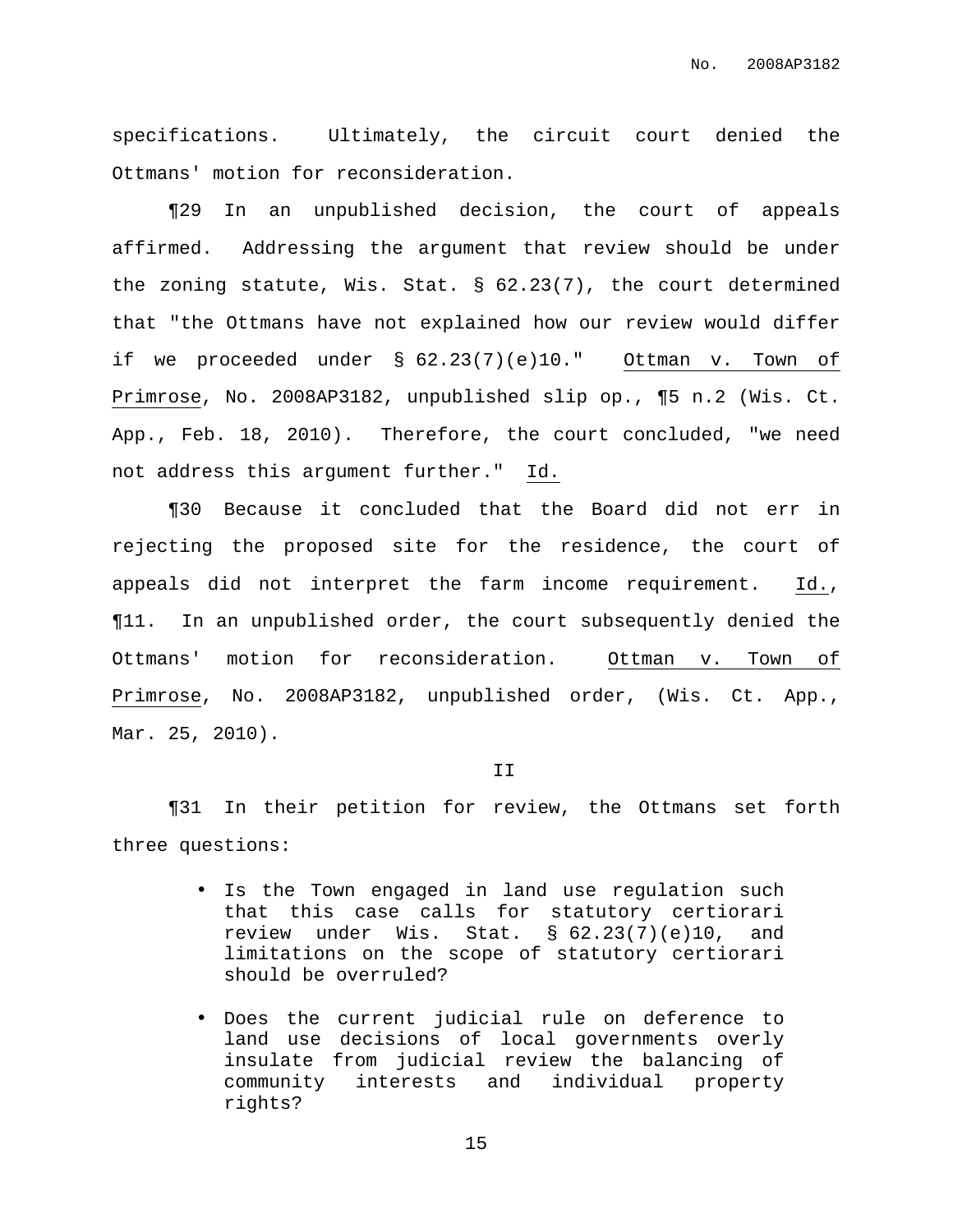• Does the Town's decision fail to withstand conscientious judicial scrutiny under the customary standard of certiorari review?

The Ottmans' first two questions ask this court to modify the existing standards for certiorari review. The first relates to the scope of review, and the second relates to the amount of deference that should be given to a municipality's conclusions of law. By contrast, the third question asks us to apply the existing standards of certiorari review to the Board's decision.

¶32 We begin by examining the requested changes to the law. First, we address whether we should overrule limitations on the scope of certiorari review. Next, we clarify the circumstances in which deference is owed to a municipality's decision. Finally, we apply the principles we have set forth to the Board's decision.

A

¶33 The Ottmans' argument regarding the appropriate scope of review hinges upon its assertion that the Driveway Ordinance's Agricultural Productivity Clause is a zoning ordinance and therefore, decisions relating to that clause should be reviewed under Wis. Stat. § 62.23(7)(e)10. It is important to note, however, that the Ottmans are not challenging the validity of the Agricultural Productivity Clause.<sup>16</sup> Rather,

<sup>&</sup>lt;sup>16</sup> The Wisconsin Realtors Association, which filed an amicus brief, expands upon the Ottmans' argument that the Agricultural Productivity Clause is a zoning ordinance. Without any citation to the record, the Realtors assert that "the Town of Primrose . . . failed to follow the procedures and standards [set forth in Wis. Stat. § 62.23(d) that are] required for adopting a zoning ordinance." The Realtors contend that the Town's Ordinances are invalid and unenforceable.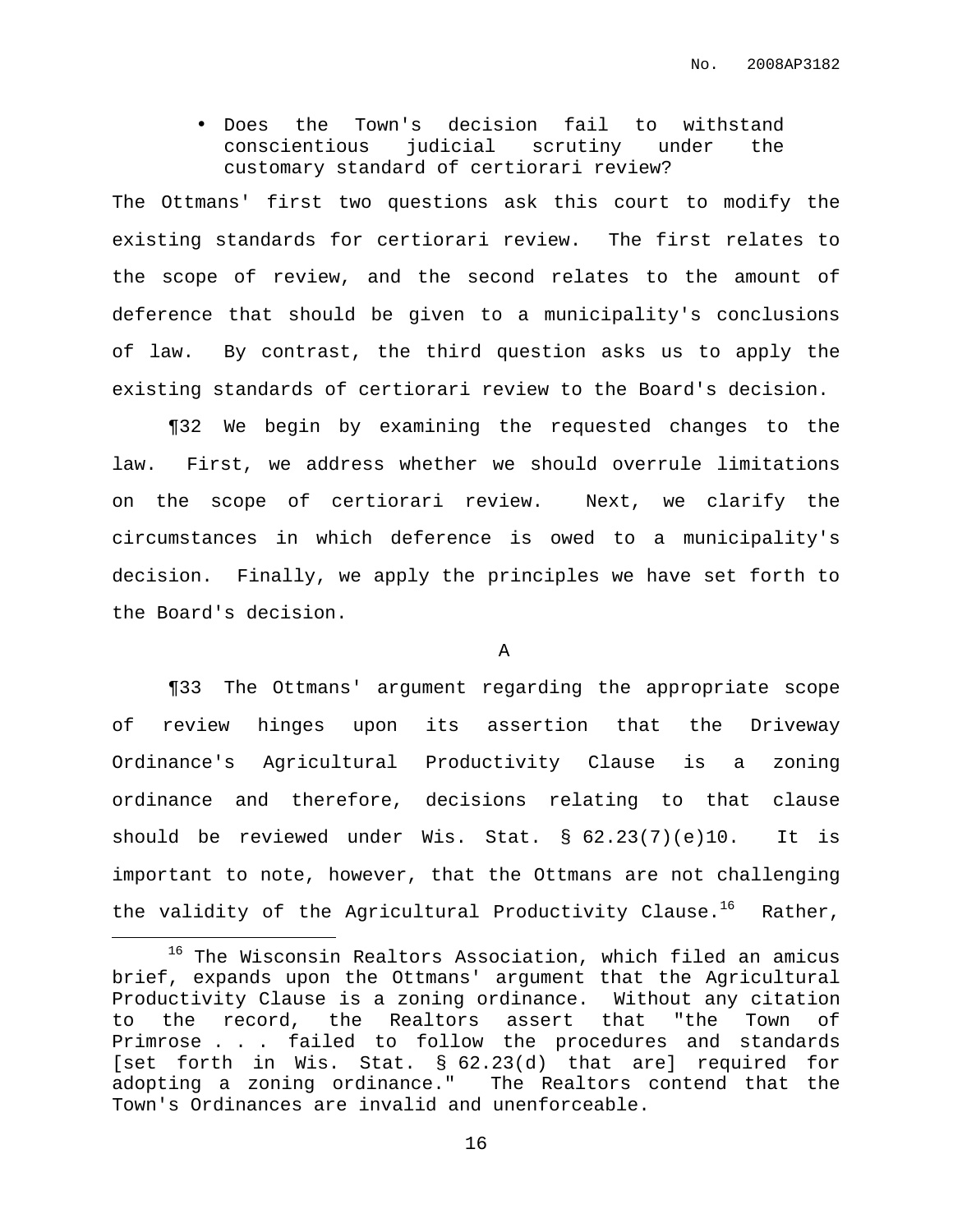they simply assert that our Chapter 68 review should be augmented by the standards for certiorari review set forth in Wis. Stat. § 62.23.

¶34 Certiorari is a mechanism by which a court may test the validity of a decision rendered by a municipality, an administrative agency, or an inferior tribunal. See Acevedo v. City of Kenosha, 2011 WI App 10, 793 N.W.2d 500, \_\_\_ Wis. 2d \_\_\_, ¶8 (Ct. App. 2010). There are two general categories of certiorari: common law certiorari and statutory certiorari. Michael S. Heffernan, Appellate Practice & Procedure in Wisconsin § 28.27 (4th ed. 2006).

The Realtors' assertion finds no support in the record. During oral argument, the Ottmans' attorney clarified that the Ottmans "do not agree with the amicus" and are not challenging the validity of any ordinance:

The Court: I do not read in your briefs that you are challenging that this is a zoning ordinance that was not adopted in accordance with the procedures of a zoning ordinance, and the amicus brief does.

Attorney Varda: Exactly. We do not. The amicus briefs say that the Ordinances, the Driveway and Building Permit Ordinances, are zoning. And we say yes we agree with that as to the agricultural productivity provisions of those Ordinances. . . . And the amicus briefs go on to suggest that the Town's Ordinances are void for lack of approval by the county.

The Court: Are you willing to say that?

Attorney Varda: It is an interesting argument. We do not agree with it.

The Court: No. You are just on scope of review.

Attorney Varda: That is correct, your honor.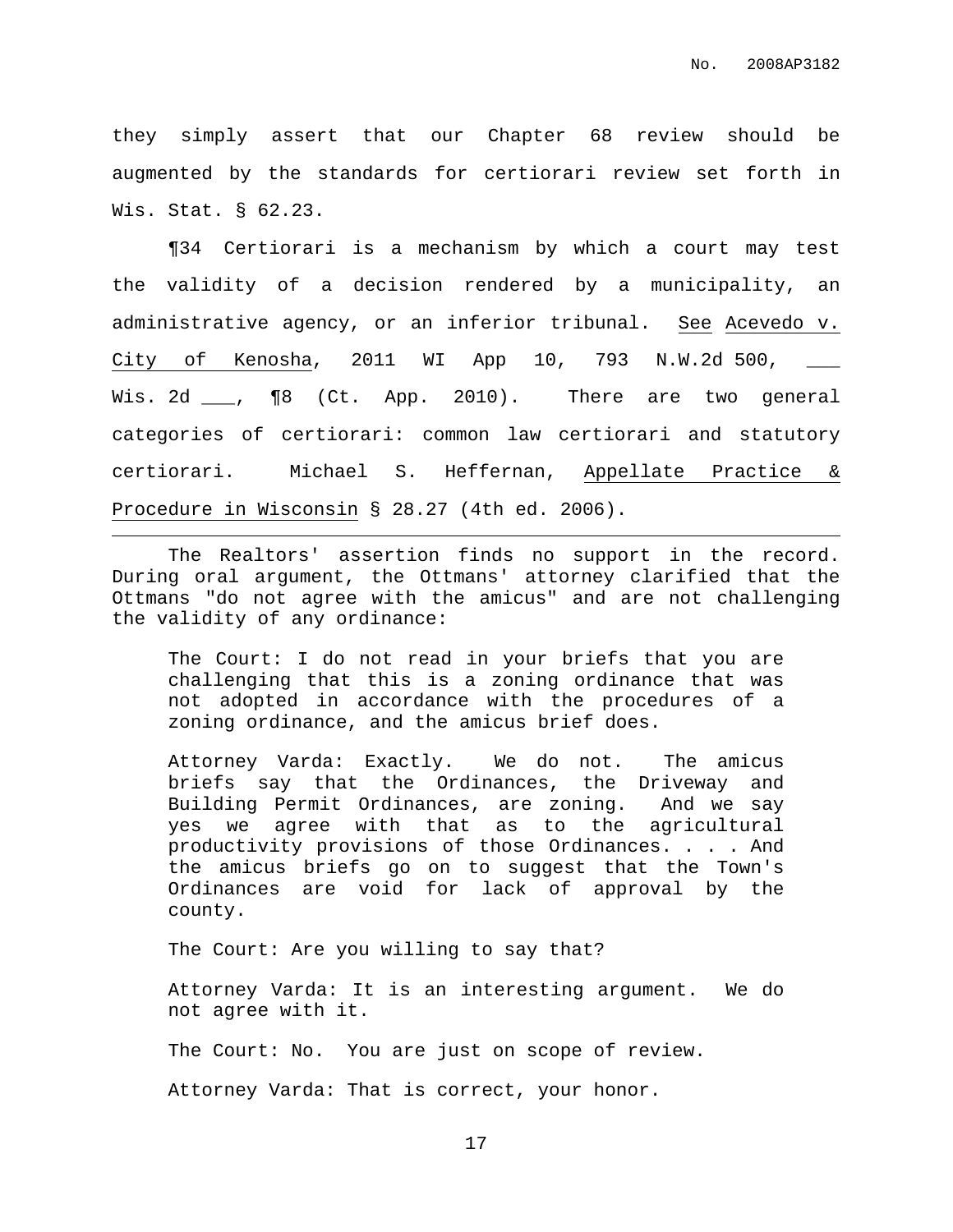¶35 Common law certiorari is available whenever there is no express statutory method of review. Coleman v. Percy, 96 Wis. 2d 578, 588, 292 N.W.2d 615 (1980). When conducting common law certiorari review, a court reviews the record compiled by the municipality and does not take any additional evidence on the merits of the decision. State ex rel. Brookside Poultry Farms, Inc. v. Jefferson Cnty. Bd. Adjustment, 131 Wis. 2d 101, 119, 388 N.W.2d 593 (1986). The court's review is limited to: (1) whether the municipality kept within its jurisdiction; (2) whether it proceeded on a correct theory of law; (3) whether its action was arbitrary, oppressive, or unreasonable and represented its will and not its judgment; and (4) whether the evidence was such that it might reasonably make the order or determination in question. Id. at 119-20; Snyder v. Waukesha Cnty. Zoning Bd. Adjustment, 74 Wis. 2d 468, 475, 247 N.W.2d 98 (1976).

¶36 Certiorari review may also be designated by statute. In that case, unless the statute providing for certiorari further limits or enlarges the scope of review, the reviewing court makes the same four inquiries that are made under common law certiorari review. State ex rel. Ruthenberg v. Annuity & Pension Bd., 89 Wis. 2d 463, 474, 278 N.W.2d 835 (1979).

¶37 Here, the parties stipulated to the Board conducting proceedings under the procedure specified in Wis. Stat. Ch. 68. Wisconsin Stat. § 68.13(1) provides that "[a]ny party to a proceeding resulting in a final determination may seek review thereof by certiorari within 30 days of receipt of the final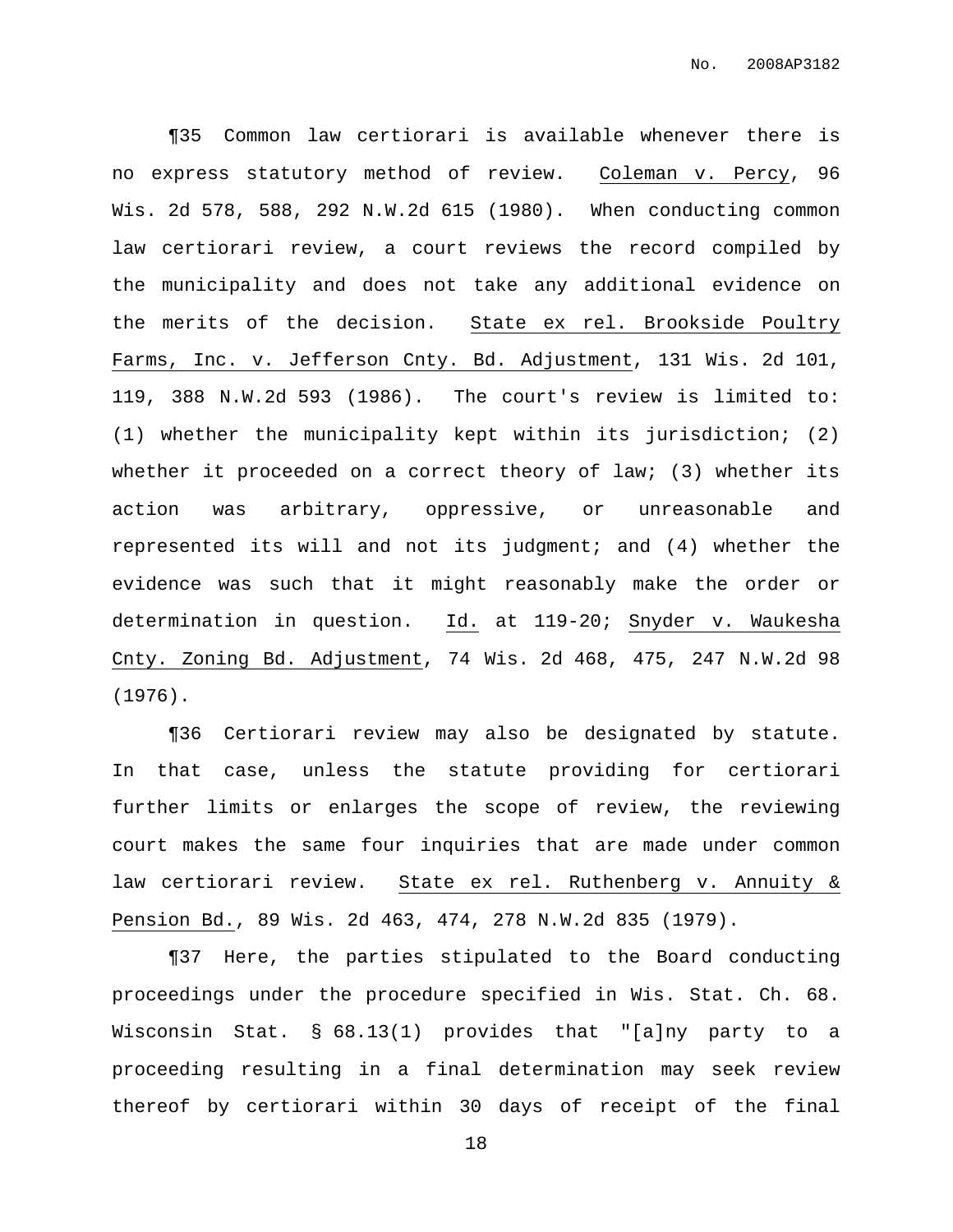determination." There is nothing in the text of Wis. Stat. § 68.13(1) limiting or enlarging the scope of certiorari review. $^{17}$  Accordingly, the scope of review under Chapter 68 is identical to the scope of common law certiorari review. See Ruthenberg, 89 Wis. 2d at 474.

¶38 The Ottmans argue that the scope of review should be augmented by the standards for certiorari review set forth in Wis. Stat. § 62.23(7). Unlike Wis. Stat. § 68.13(1), Wis. Stat. § 62.23(7)(e)10 expressly empowers the circuit court to take evidence on the merits of the Board's decision:

[An aggrieved person may] commence an action seeking the remedy available by certiorari. . . . If necessary for the proper disposition of the matter, the court may take evidence, or appoint a referee to take evidence and report findings of fact and conclusions of law as it directs, which shall constitute a part of the proceedings upon which the determination of the court shall be made. The court may reverse or affirm, wholly or partly, or may modify, the decision brought up for review.

¶39 Here, neither party asked the circuit court to take additional evidence on any issue, and the circuit court based its review on the record before the Board. Nevertheless, like the court of appeals, we examine in this case whether the scope of review under Wis. Stat. § 62.23(7)(e)10 differs in any other way from the scope of review under Wis. Stat. § 68.13 and common law certiorari.

 $17$  Wisconsin Stat. § 68.13(2) provides that under some circumstances, the proceedings will be transcribed.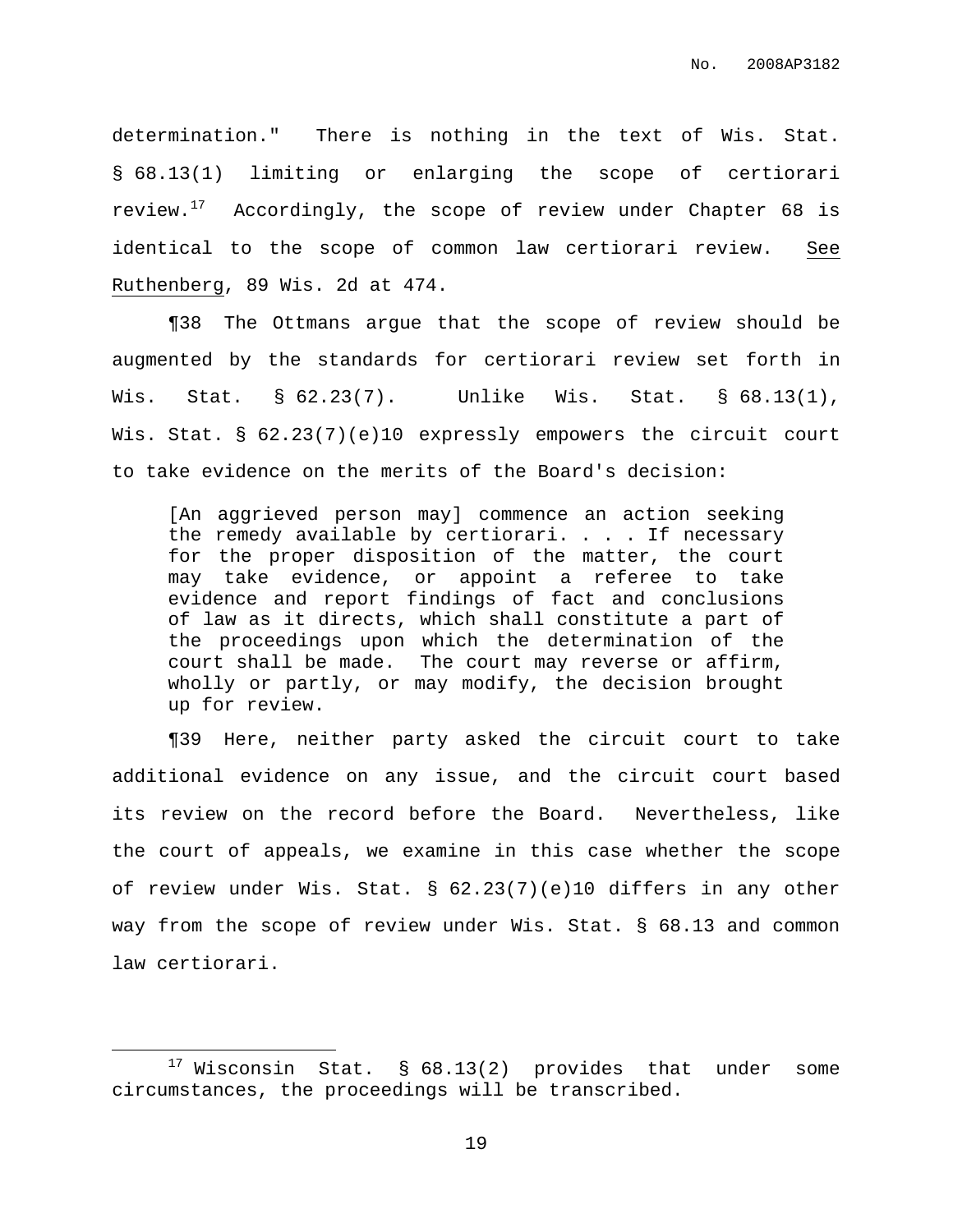¶40 We have previously interpreted a statute with language that is nearly identical to the current version of Wis. Stat. § 62.23(7)(e)10. See Brookside Poultry, 131 Wis. 2d at 120-22. Like § 62.23(7)(e)10, Wis. Stat. § 59.99(10) (1983-84)<sup>18</sup> expanded the courts' role on certiorari review by permitting a circuit court to take additional evidence "[i]f necessary for the proper disposition of the matter." Like  $\S$  62.23(7)(e)10, Wis. Stat. § 59.99(10) (1983-84) permitted the court to "reverse or affirm, wholly or partly," and to "modify[] the decision brought up for review."

¶41 In Brookside Poultry, it was argued that statutory certiorari provides a circuit court with broader latitude to independently determine the merits of the administrative decision. 131 Wis. 2d at 121. We rejected that assertion, concluding that when the circuit court takes no additional evidence, "the circuit court reviews the administrative record

## $18$  Wis. Stat. § 59.99(10) (1983-84) provided:

Any person or persons, jointly or severally, aggrieved by any decision of the board of adjustment, or any taxpayer, or any officer, department, board or bureau of the municipality, may, within 30 days after the filing of the decision in the office of the board, commence an action seeking the remedy available by certiorari. . . . If necessary for the proper disposition of the matter, the court may take evidence, or appoint a referee to take evidence and report findings of fact and conclusions of law as it directs, which shall constitute part of the proceedings upon which the determination of the court shall be made. The court may reverse or affirm, wholly or partly, or may modify, the decision brought up for review.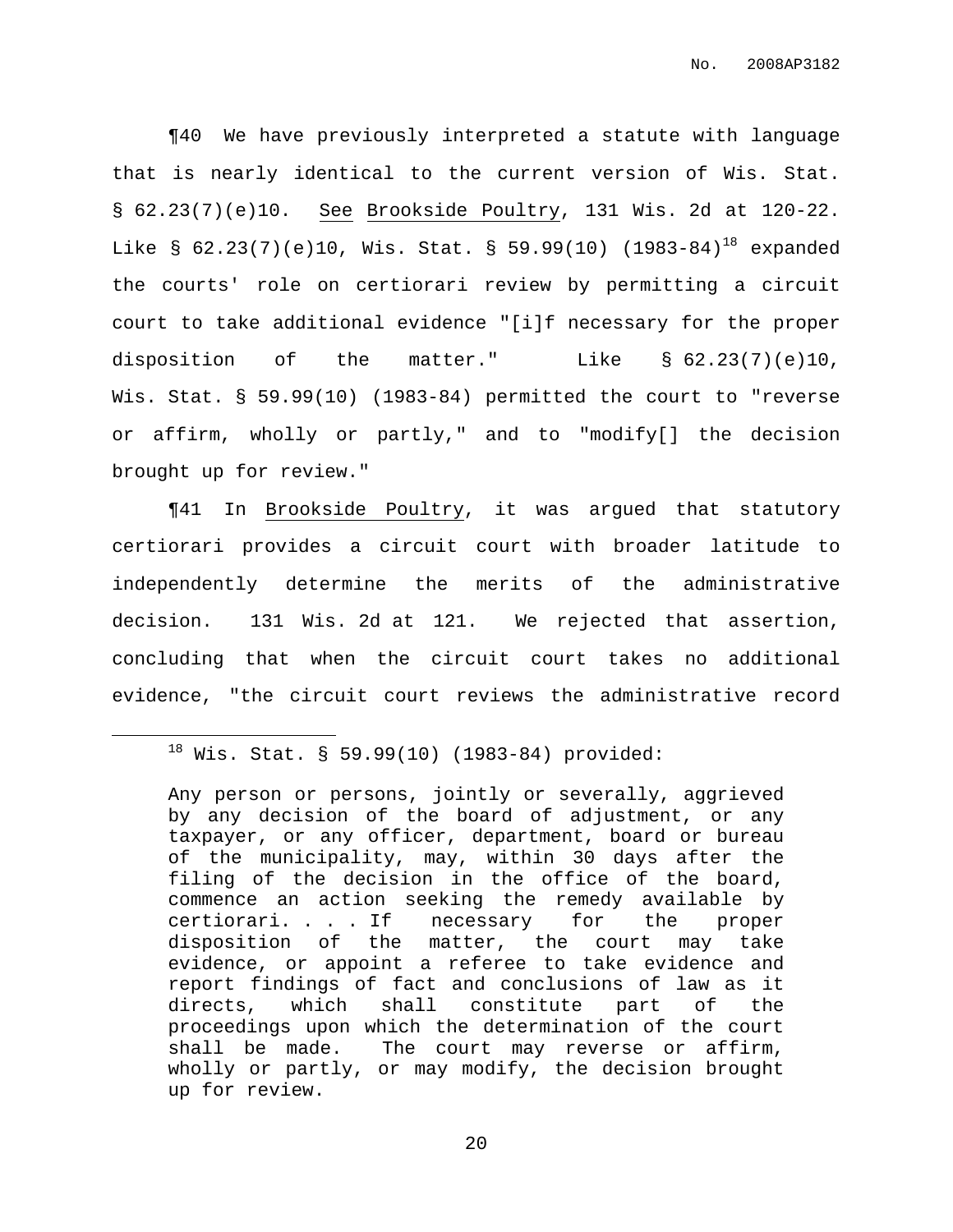under traditional standards of common-law certiorari." Id. at 122; see also Klinger v. Oneida Cnty., 149 Wis. 2d 838, 845, 440 N.W.2d 348 (1989) ("When, as in this case, the circuit court takes evidence that is substantially the same as that taken by the Board, deference to the Board demands that the evidentiary hearing should be treated as a nullity for purposes of determining the standard of review to be applied to the Board's decision.").

¶42 The rule set forth in Brookside Poultry is well established. On many occasions, circuit courts and appellate courts in this state have applied the Brookside Poultry rule when conducting certiorari review under the zoning statute, Wis. Stat. § 62.23(7)(e)10. See, e.g., Lamar Cent. Outdoor, Inc. v. Bd. of Zoning Appeals City of Milwaukee, 2005 WI 117, ¶16, 284 Wis. 2d 1, 700 N.W.2d 87; Hearst-Argyle Stations, Inc. v. Bd. Zoning Appeals City of Milwaukee, 2003 WI App 48, ¶11, 260 Wis. 2d 494, 659 N.W.2d 424; Winkelman v. Town of Delafield, 2000 WI App 254, 239 Wis. 2d 542, 620 N.W.2d 438; Arndorfer v. Sauk Cnty. Bd. Adjustment, 162 Wis. 2d 246, 469 Wis. 2d 831 (1991); State v. Outagamie Cnty. Bd. Adjustment, 2001 WI 78, ¶26, 244 Wis. 2d 613, 628 N.W.2d 376; State ex rel. Ziervogel v. Washington Cnty. Bd. Adjustment, 2004 WI 23, ¶13, 269 Wis. 2d 549, 676 N.W.2d 401.

¶43 In this case, the circuit court did not take evidence on any issue. Accordingly, under existing law, even if we conducted review under Wis. Stat. § 62.23(7)(e)10 the court would simply apply the traditional scope of common law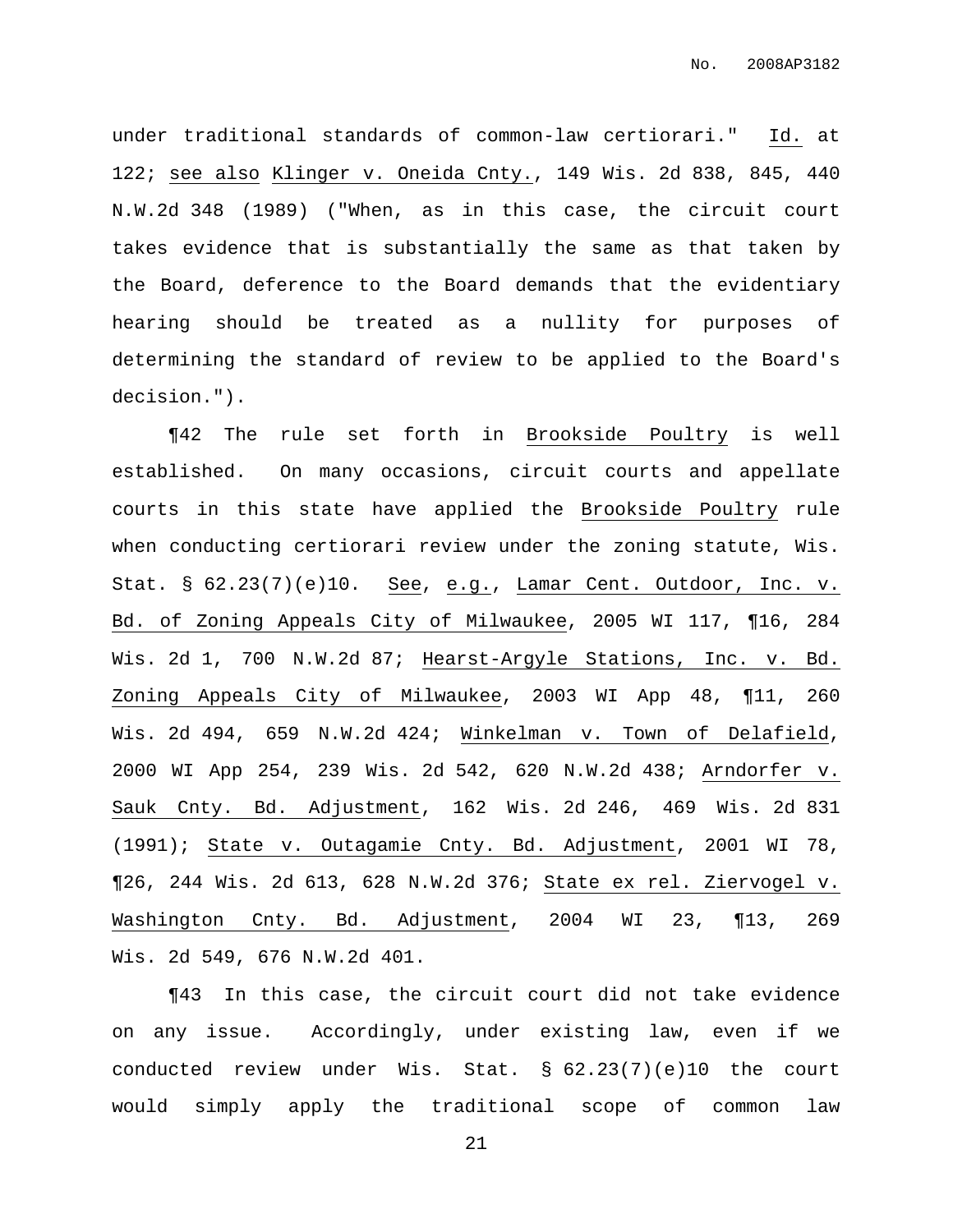certiorari review. Like the court of appeals, we conclude that the Ottmans have not demonstrated how our review would differ if we proceeded under the standards set forth in Wis. Stat. § 62.23(7)(e)10, as those standards have historically been interpreted by Wisconsin courts. Ottman v. Town of Primrose, No. 2008AP3182, unpublished slip op., ¶5 n.2 (Wis. Ct. App., Feb. 18, 2010).

¶44 The Ottmans appear to acknowledge that in this case under existing law, review under Wis. Stat. Ch. 62 would provide nothing more than what is provided by Wis. Stat. Ch. 68. Therefore, they urge us to overrule or modify the cases limiting the scope of certiorari review under Wis. Stat. § 62.23.

¶45 No persuasive rationale is provided for upsetting our longstanding jurisprudence. The argument advanced in favor of altering the existing scope of review is set forth in the Ottmans' brief as follows:

The legal construction the Town has imposed on its LUP and Driveway Ordinance in [the] Ottmans' case has led to the Town's engagement in the direct regulation of the use of land. . . .

It is said to be well settled law that common law certiorari applies when the circuit court does not take new evidence. . . . The judicial rationale relies upon a blanket presumption of correctness and validity. . . . None of the precedent cases . . . turns on a straightforward adjudication and legal construction as the Ottmans' case does.

¶46 The Ottmans' argument about a "blanket presumption of correctness" to a municipality's determination of a question of law does not directly implicate the scope of common law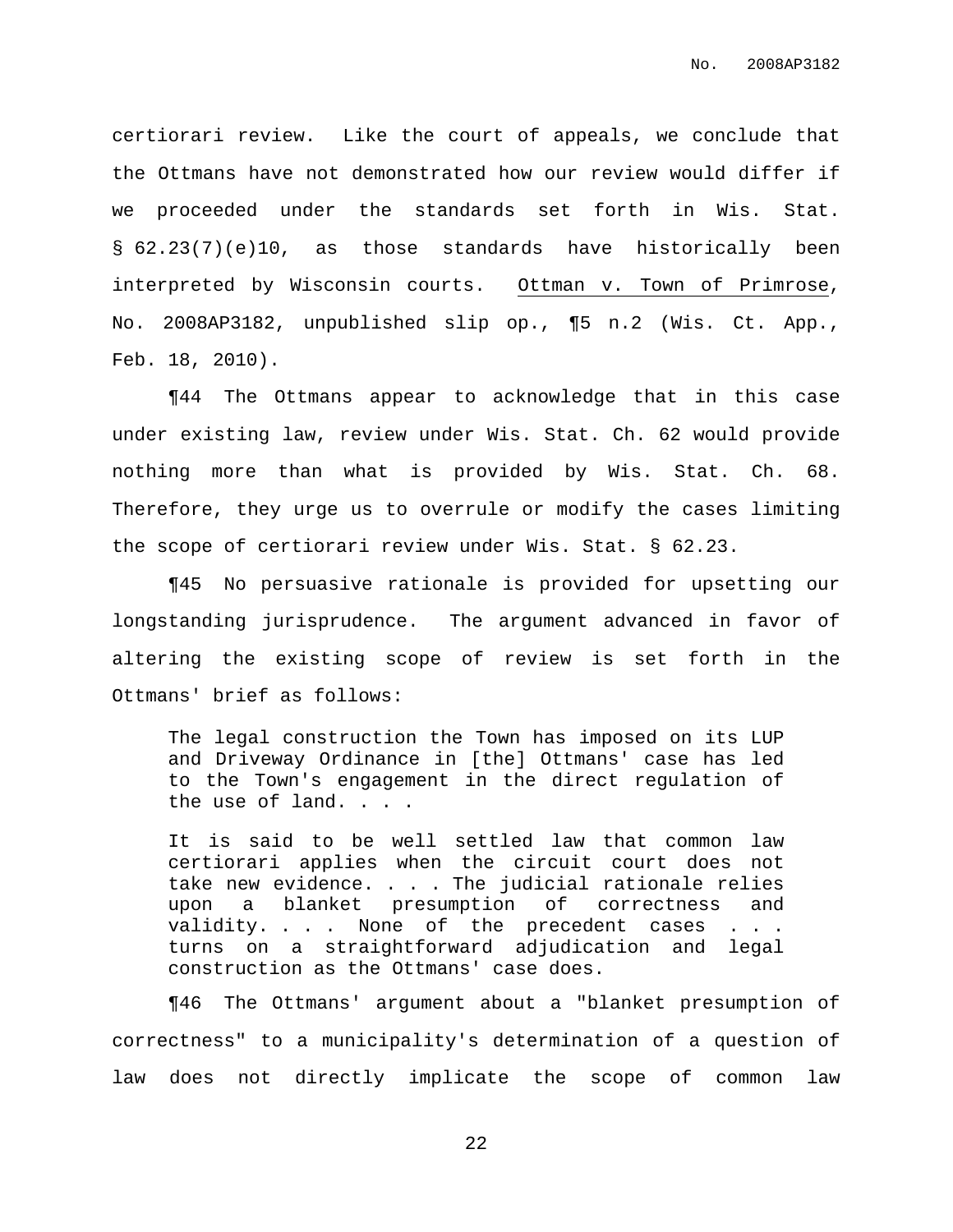certiorari review. Our established scope of review permits courts to determine whether the Board proceeded on a correct theory of law. Brookside Poultry, 131 Wis. 2d at 119-20. Instead, the Ottmans' argument appears to more directly implicate the presumption of correctness and amount of deference a court should give to a Board's determination of a question of law. We address questions related to deference and the presumption of correctness below in Part II.B. 19

¶47 Because no persuasive rationale is provided for upsetting our longstanding jurisprudence, we decline to alter the established scope of certiorari review under Wis. Stat. § 62.23(7)(e)10. Therefore, like the court of appeals, we determine that we need not address whether the Agricultural Productivity Clause is in fact a zoning ordinance. Ottman, unpublished slip op., ¶5 n.2. In this case, under both Wis.

<sup>&</sup>lt;sup>19</sup> Additionally, citing State ex rel. Nagawicka Island Corp. v. City of Delafield (Nagawicka II), 117 Wis. 2d 23, 343 N.W.2d 816 (Ct. App. 1983), the Ottmans appear to urge us to broaden the scope of review by independently balancing the Town of Primrose community interests against restrictions on property owners' rights. The Nagawicka II decision does not support the Ottmans' argument.

In Nagawicka II, "the zoning ordinance itself" was being challenged as resulting in an unconstitutional taking of property without just compensation. Id. at 26. Here, the Ottmans are not challenging the validity of the Driveway Ordinance, nor are they asserting that the Board's application of the Agricultural Productivity Clause results in an unconstitutional taking. Accordingly, we conclude that Nagawicka II does not support the Ottmans' suggestion that we should independently balance local interests and property owners' rights.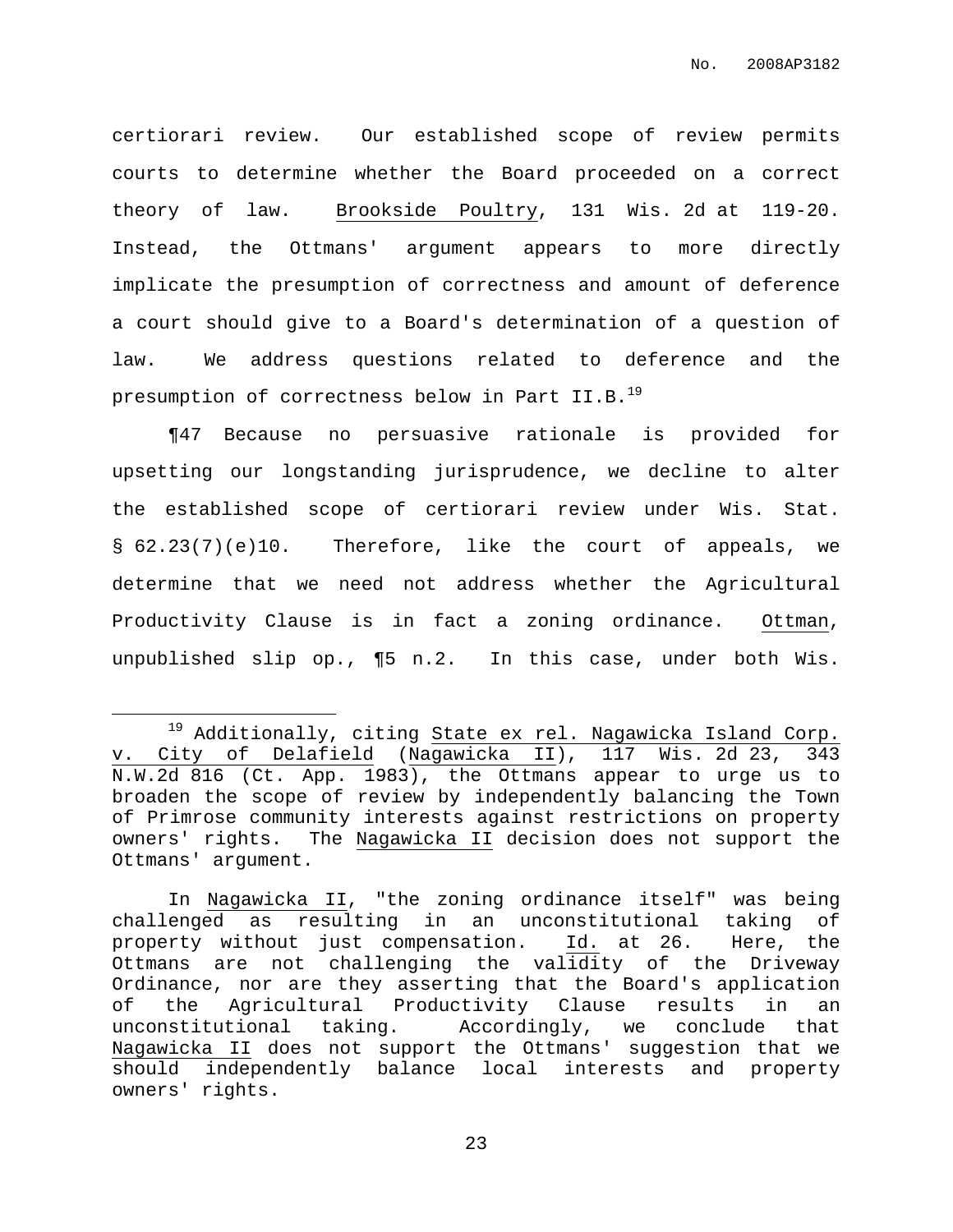Stat. § 68.13(1) and Wis. Stat. § 62.23(7)(e)10, our review is the same. It is limited to: (1) whether the Board kept within its jurisdiction; (2) whether it proceeded on a correct theory of law; (3) whether its action was arbitrary, oppressive, or unreasonable and represented its will and not its judgment; and (4) whether the evidence was such that it might reasonably make the order or determination in question.

#### B

¶48 Having determined the scope of our certiorari review, we turn to examining the deference due to the Board's decision. Wisconsin courts have repeatedly stated that on certiorari review, there is a presumption of correctness and validity to a municipality's decision. Lamar Outdoor Advertising, 284 Wis. 2d 1, ¶16; Ziervogel, 269 Wis. 2d 549, ¶13; Herman v. Cnty. of Walworth, 2005 WI App 185, ¶9, 286 Wis. 2d 449, 703 N.W.2d 720.

¶49 During oral argument, the Ottmans' attorney contended that the language in our cases setting forth a presumption of correctness and validity is "meaningless boilerplate," and that affording a "blanket" presumption of correctness to all aspects of a municipality's decision improperly insulates the decision from meaningful judicial review.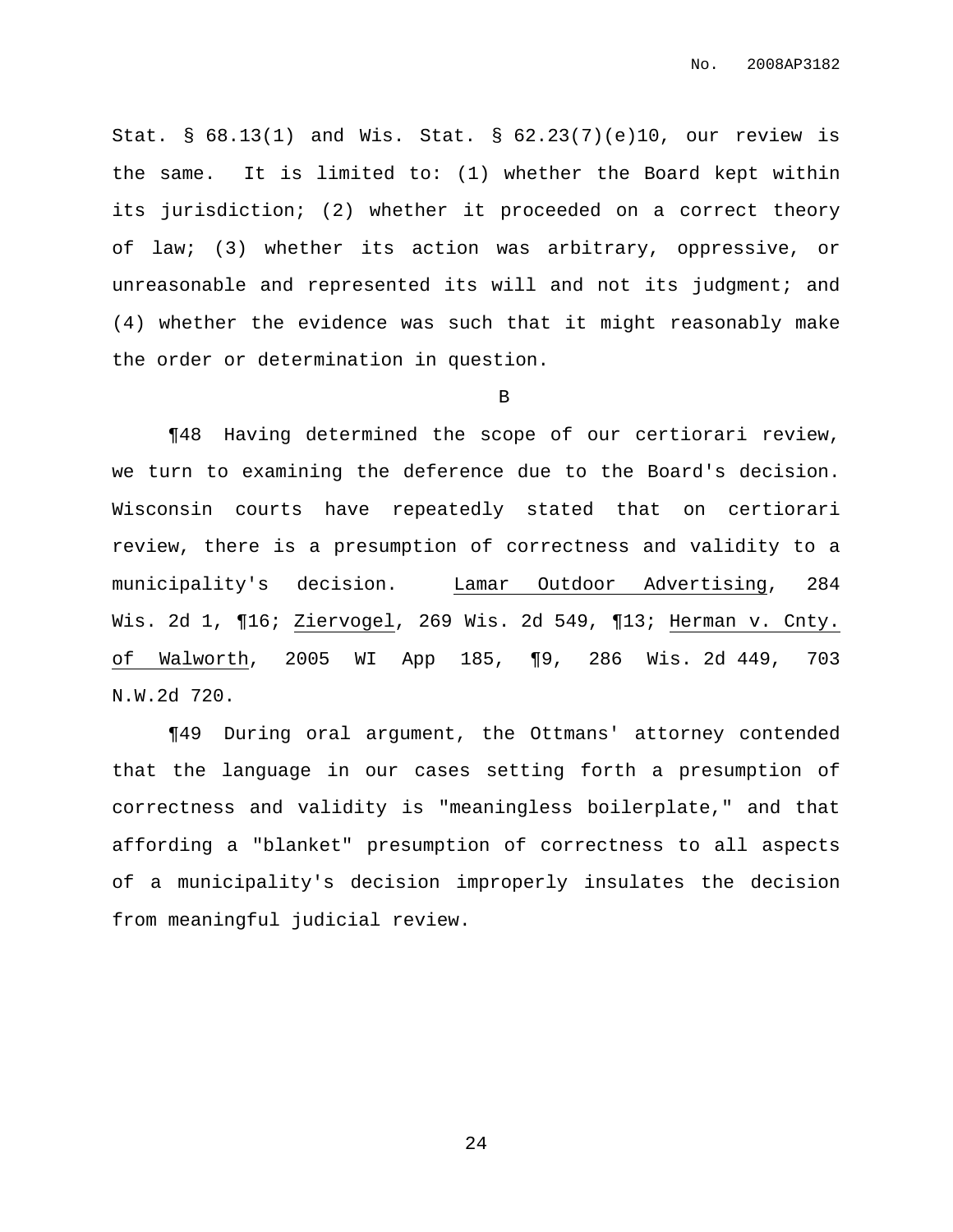¶50 The concept of a "presumption" is very familiar in the law, and it is closely related to the concept of a "burden."<sup>20</sup> On certiorari review, the petitioner bears the burden to overcome the presumption of correctness.

¶51 The presumption of correctness and validity is appropriate because it recognizes that locally elected officials are especially attuned to local concerns. It does not follow, however, that affording the municipality a presumption of correctness eviscerates meaningful review. A court's acknowledgement of a presumption does not mean that the presumption will never be overcome.

¶52 The Ottmans correctly observe that certiorari courts apply different standards when reviewing a municipality's discretionary determination, a municipality's determination of a question of fact, and a municipality's determination of a question of law. For example, the court on certiorari review may be asked to review a determination that is entrusted to the discretion of the municipality, such as whether to grant a variance. If the municipality applied the correct legal

 $20$  In a criminal case, for example, there is a presumption of innocence and the State has the burden of proving guilt beyond a reasonable doubt. In re Winship, 397 U.S. 358, 363 (1970). In evidentiary disputes, a presumption is a rule of law by which a finding of a basic fact gives rise to an existence of a presumed fact, and the party against whom the presumption is directed bears the burden of proving that the nonexistence of the presumed fact is more probable than its existence. Wis. Stat. § 903.01; see also Keen v. Dane Cnty. Bd. Supervisors, 2004 WI App 26, ¶6, 269 Wis. 2d 488, 676 N.W.2d 154.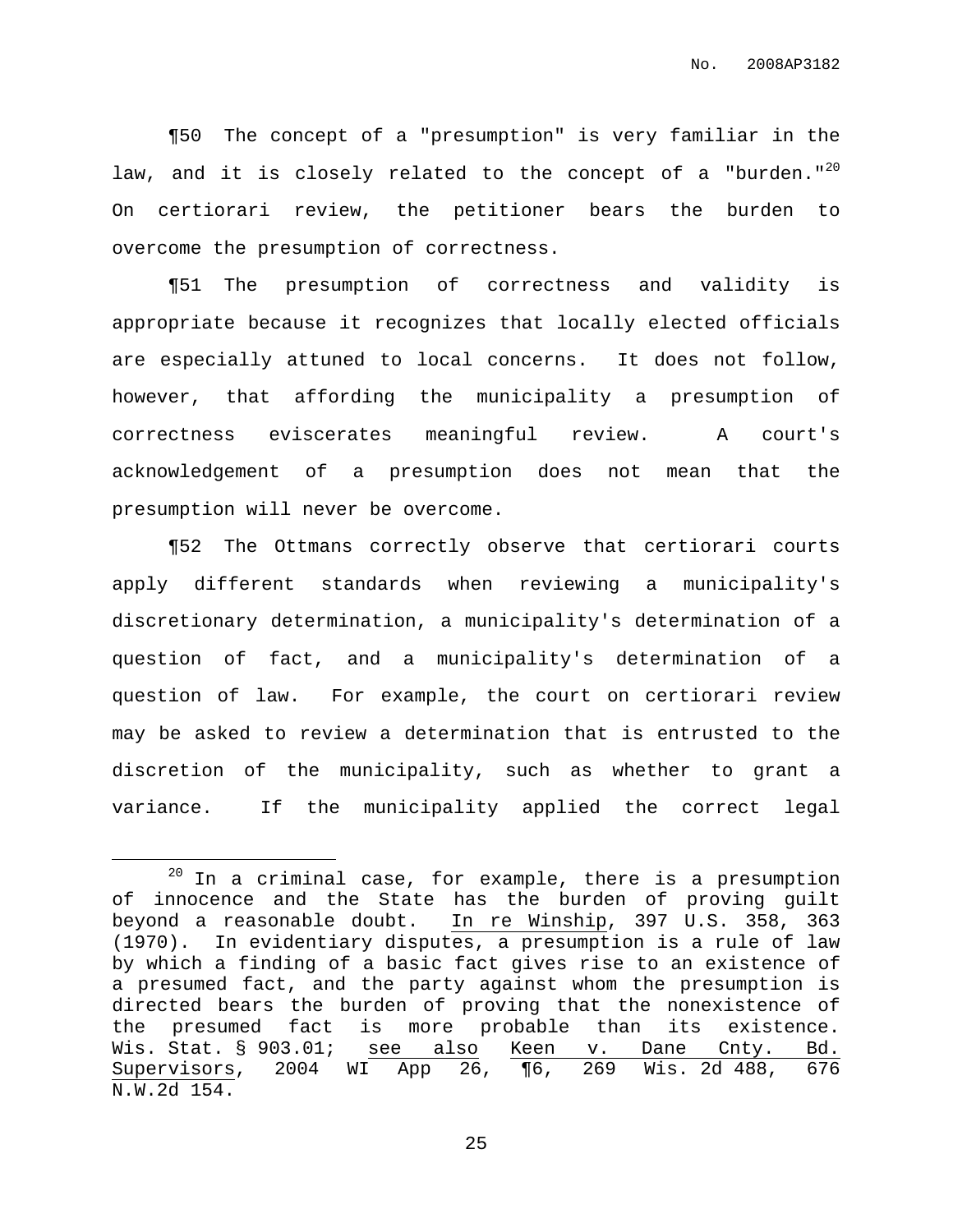standards and reached a decision that is not arbitrary, oppressive, or unreasonable, we will not upset a municipality's discretionary determination. See State ex rel. Warren v. Schwarz, 211 Wis. 2d 710, 726, 566 N.W.2d 173 (Ct. App. 1997).

¶53 The court may also be asked to review a municipality's findings of fact and to determine whether the evidence was such that the municipality might reasonably have reached the decision it reached. A certiorari court may not substitute its view of the evidence for that of the municipality. On certiorari, a court will sustain a municipality's findings of fact if any reasonable view of the evidence supports them. Kapischke v. Cnty. of Walworth, 226 Wis. 2d 320, 328, 595 N.W.2d 42 (Ct. App. 1999).

¶54 Additionally, a court may be asked to review whether the municipality "kept within its jurisdiction." Or, in reviewing whether the municipality "proceeded according to law," the court may be asked to determine whether the applicant was afforded due process under the state and federal constitutions. These are questions of law, and courts review questions of law independently from the determinations rendered by the municipality or the circuit court.

¶55 An interesting question arises when a court is asked on certiorari to review a municipality's interpretation and application of its own ordinance. Like the interpretation and application of a state statute, the interpretation and application of an ordinance is a question of law. Marris v. City of Cedarburg, 176 Wis. 2d 14, 32, 498 N.W.2d 842 (1993).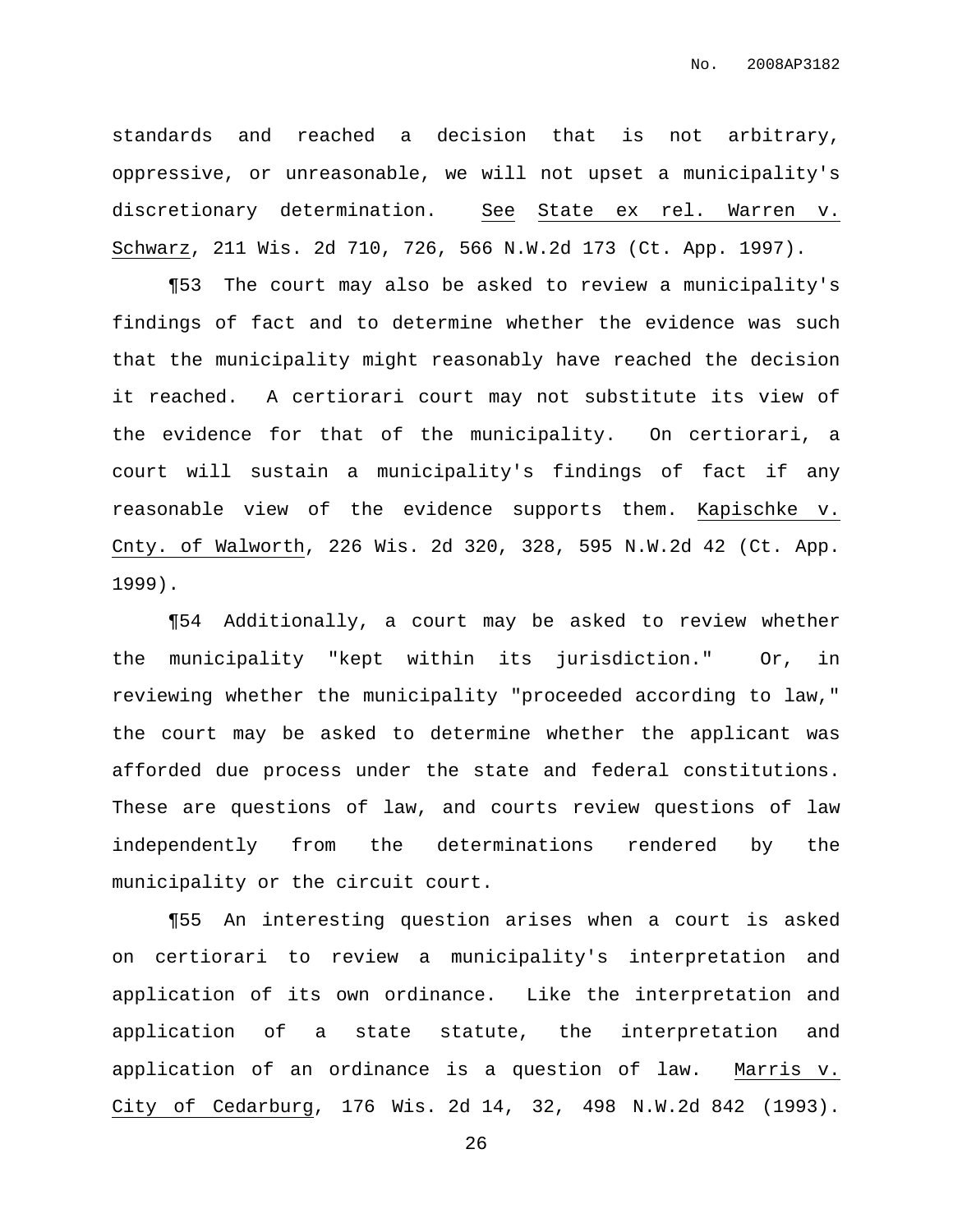Nevertheless, in Marris, this court provided guidance as to when the court should give some deference to a municipality's interpretation of its own ordinance.

¶56 The issue in that case was whether the City of Cedarburg erred when it determined that Marris's property had lost its status as a legal nonconforming use. On certiorari review, resolution of the issue depended upon the interpretation and application of the phrase "total lifetime structural repairs or alterations," which was found in the Cedarburg ordinance regulating nonconforming uses. Id. at 31.

¶57 The Marris court acknowledged that courts sometimes give deference to a municipality's interpretation of its own ordinance. Id. at 33. Nevertheless, the court was cognizant that "the ordinance in question is substantially similar to a state statute and to ordinances across the state." Id. The phrase "total structural repairs or alterations" was found in Wis. Stat.  $\S$  62.23(7)(h) (1993-94), the state statute regulating nonconforming uses: "The total structural repairs or alterations in such a nonconforming building shall not in its lifetime exceed 50% of the assessed value of the building unless permanently changed to a nonconforming use."

¶58 Given that the Cedarburg ordinance essentially parroted the standard set forth in the state statute, we were concerned "that any discussion of the phrase 'structural repairs' in the Cedarburg ordinance may have significance beyond interpreting the Cedarburg ordinance." Marris, 176 Wis. 2d at 33. Under the circumstances, we did not give deference to the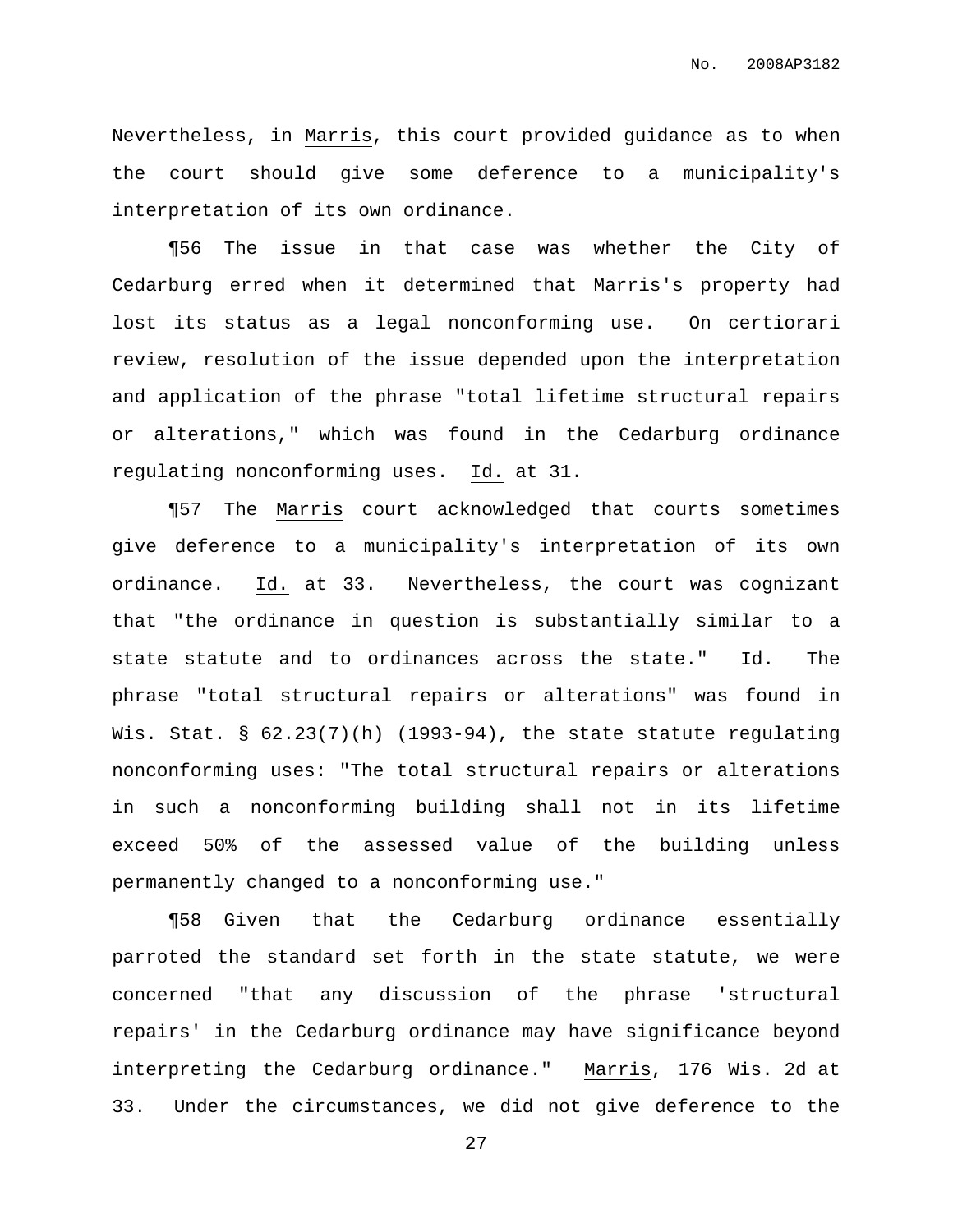City's interpretation because "one board's interpretation of the language in a single case should not be viewed as controlling or persuasive." Id. In other words, we declined to permit the City of Cedarburg to establish the interpretation of a statewide standard.

¶59 We take the following lessons from Marris. A court should not defer to a municipality's interpretation of a statewide standard. Doing so would give one locality disproportionate authority to influence state standards established by the legislature.

¶60 In other circumstances, however, the language of the municipality's ordinance appears to be unique and does not parrot a state statute but rather the language was drafted by the municipality in an effort to address a local concern. In such a case, the municipality may be uniquely poised to determine what that ordinance means. Then, applying a presumption of correctness, we will defer to the municipality's interpretation if it is reasonable.

¶61 As in other situations involving deference to interpretations of statutes and rules, deference to the municipality's interpretation of its own ordinance "does not mean that the court accepts the [municipality's] interpretation without a critical eye." Racine Harley Davidson, Inc. v. State Division Hearings & Appeals, 2006 WI 186, ¶15, 292 Wis. 2d 549, 717 N.W.2d 184. A court will not defer to an interpretation that is unreasonable. Id.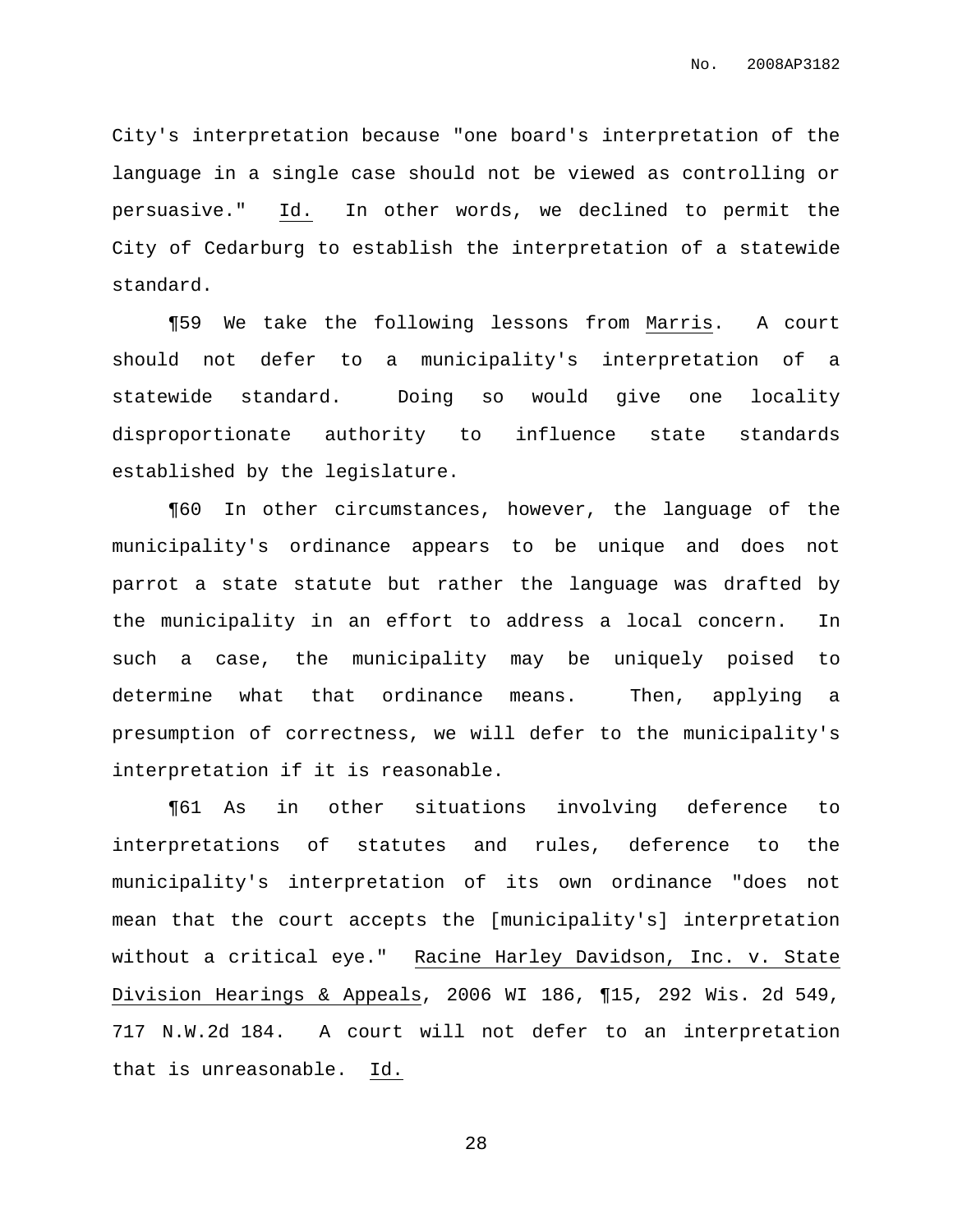¶62 A municipality's interpretation of its own ordinance is unreasonable, for example, if it is contrary to law, if it is clearly contrary to the intent, history, or purpose of the ordinance, or if it is without a rational basis. Id., ¶17. An interpretation that directly contravenes the words of the ordinance is also unreasonable. Id.

¶63 The Ottmans urge us to provide additional guidance. They point to our jurisprudence on deference to state administrative agencies, which establish three levels of deference, great weight deference, due weight deference, and no deference, that "take into account the comparative institutional qualifications and capabilities of the court and the administrative agency." Id., ¶13. They urge us to apply these three levels of deference when reviewing a municipality's interpretation of its own ordinance.

¶64 Although we have borrowed from cases setting forth the framework for reviewing administrative agency determinations in our discussion above, we decline to graft that framework wholesale onto our framework for reviewing municipal decisions. The considerations that guide our decisions when reviewing administrative agency determinations would be unnecessarily complex and cumbersome when applied to municipality decisions.

¶65 For example, a central consideration in administrative agency cases is whether the agency has been charged by the legislature with the administration of a state statute. Id., ¶¶16, 18. That consideration is inapplicable when reviewing a unique municipal ordinance that was drafted by the municipality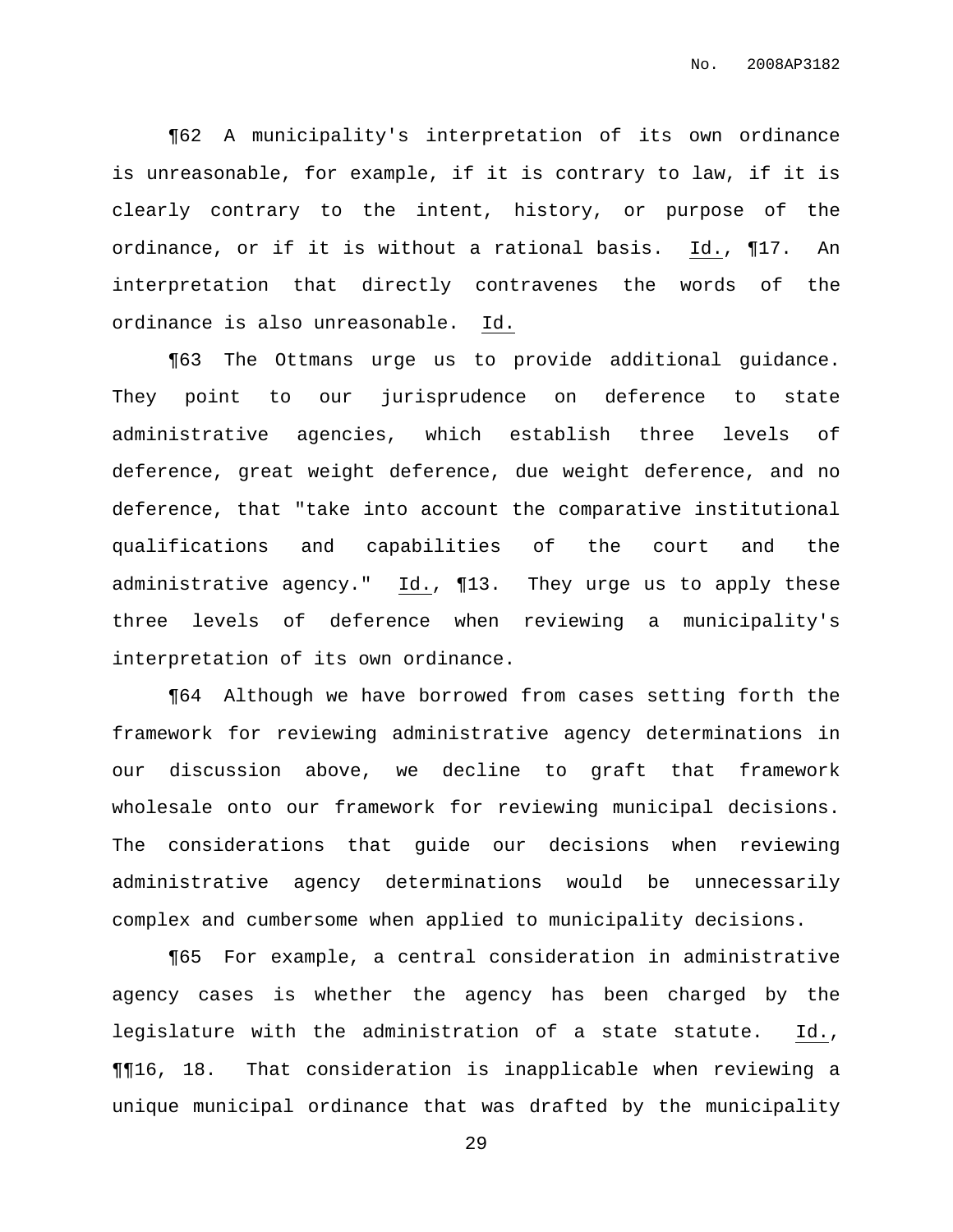rather than the legislature. The framework for reviewing administrative agency decisions, which grew out of the division of authority between the judicial and executive branches of state government and the interpretation of state law, does not fit comfortably with the division of authority between the state judiciary and local government in interpreting local law.

### III

¶66 We turn next to applying the principles set forth above to the Board's decision. The Ottmans challenge the Board's interpretation of the Agricultural Productivity Clause and the Board's application of that clause to deny their application for a driveway permit. They contend that the Board did not proceed according to law because its interpretation of the farm income requirement violates the Ordinance's plain language. They further assert that the evidence was such that the Board could not reasonably have made its determination that the proposed building site would not have the least impact upon agricultural land. They contend the Board's rejection of the proposed building site was based on findings of fact that are not supported by substantial evidence.

¶67 We begin by examining the farm income requirement to determine whether the Board proceeded according to law. In relevant part, the Agricultural Productivity Clause provides that "[n]o driveway shall be approved in the Town of Primrose if the Town Board finds that the driveway will adversely impact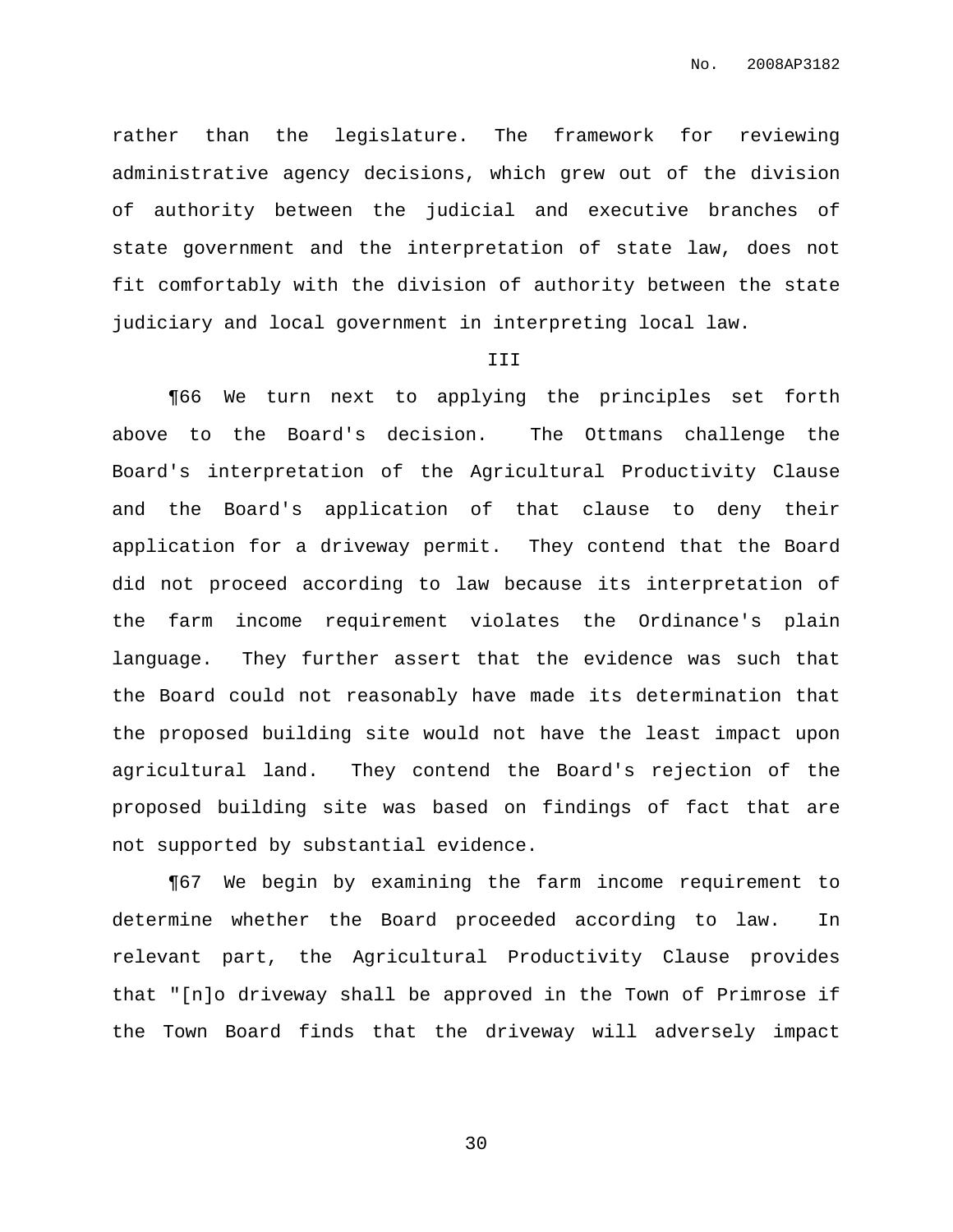productive agricultural land, $^{21}$  unless  $\ldots$  the person requesting the permit can show that the parcel to be served by the driveway is capable of producing at least \$6000.00 of gross income per year." Town of Primrose Driveway Ordinance 1.10. Unlike the ordinance at issue in Marris, the Agricultural Productivity Clause appears to be unique and does not parrot the language of a state statute. Applying the presumption of correctness and validity here, we will defer to the Board's interpretation if it is reasonable.

¶68 The Board and the Ottmans disagree about what it means to "show that the parcel . . . is capable of producing at least \$6000.00 of gross income per year." The Board concluded that because the Ottmans "currently . . . receive no agricultural income from the sale of trees from the property [they] therefore do not currently meet the farm income standards" of the Town of Primrose Driveway Ordinance. Implicitly, the Board determined that in showing that the parcel is "capable of producing" a certain amount of agricultural income, an applicant must provide

 $21$  The Ottmans also assert that the Agricultural Productivity Clause is not even implicated here because approving the driveway would have "zero impact" on productive agricultural land. However, they ignore the Board's finding of fact that the entire 47-acre parcel, including the proposed site for the residence, is productive agricultural land. The Board's finding of fact is supported by substantial evidence, including soil tests introduced by both parties. Accordingly, the Board's implicit conclusion that extending the existing field road and placing a permanent residence on the land would have an adverse impact on productive agricultural land is reasonable.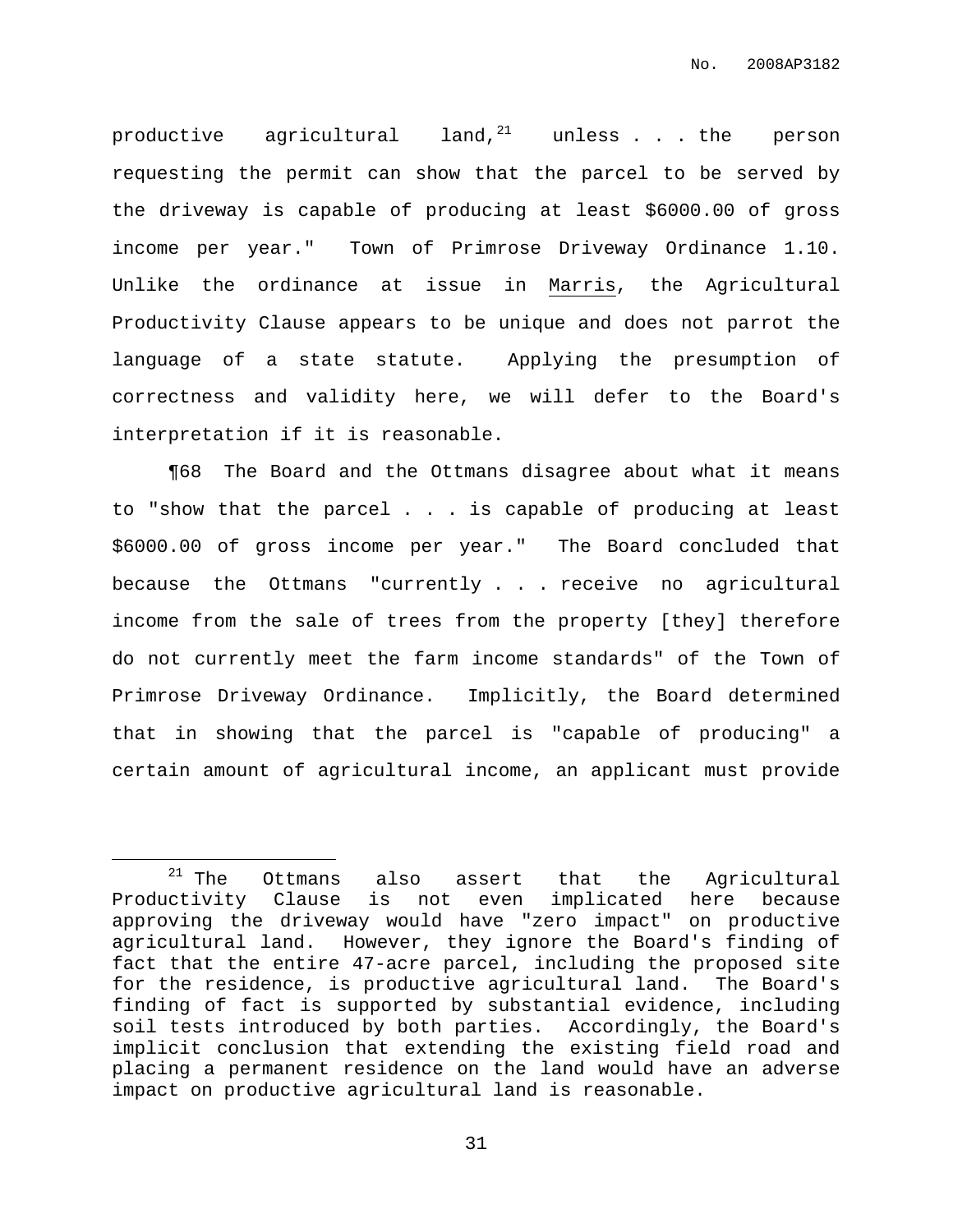evidence of actual income rather than speculation about income that could be produced.

¶69 By contrast, the Ottmans argue that the Ordinance requires them to present evidence of what they could produce, not necessarily what they are producing or have produced. They argue that the plain meaning of the phrase "capable of producing" does not require them to prove that they have actually received any income from the property.

¶70 The Ottmans correctly assert that an interpretation by the Board which contravened the plain meaning of the Ordinance would be unreasonable and not entitled to deference. However, a close examination of the Ottmans' "plain meaning" interpretation raises significant questions.

¶71 The phrase that the Ottmans rely upon, "capable of producing," does not exist in isolation. Rather, the Agricultural Productivity Clause requires the Ottmans to "show" that the parcel is "capable of producing" \$6,000 in income. The verb "show" suggests that applicants must provide something beyond conjecture about what the property could produce. It suggests that applicants may be required to provide evidentiary support to back their claims of what a parcel is "capable of producing" by demonstrating what the parcel can actually produce. The Ottmans' "plain meaning" interpretation of the farm income requirement based on the three-word phrase "capable of producing" is not so plain when the language of the Ordinance is read as a whole.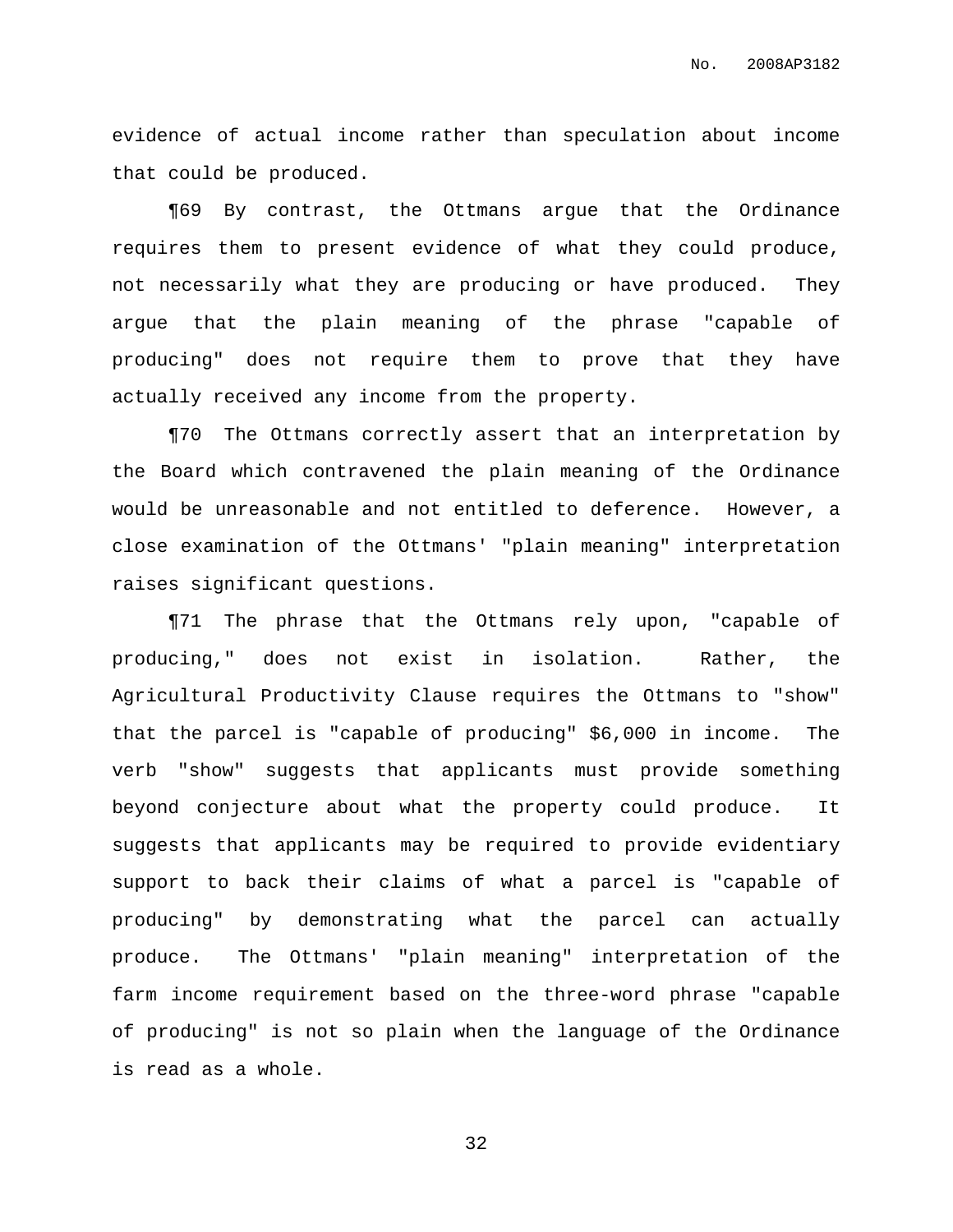¶72 Given that there is tension between the Ottmans' interpretation of the phrase "capable of producing" and the language of the Ordinance when read as a whole, we conclude that the Board's interpretation does not contravene the plain meaning of the Ordinance. Rather, we determine that the phrase "show that the parcel . . . is capable of producing" is ambiguous. Accordingly, we must examine whether the Board's interpretation is reasonable.

¶73 The Board interprets the farm income requirement to require an applicant to prove actual income. This interpretation furthers the Town of Primrose's stated goals related to the preservation of agricultural land. The Town of Primrose Land Use Plan sets forth the following objectives: "preserve productive farmlands for continued agricultural use"; "discourage land uses which conflict with agriculture"; and "maintain agriculture as the major economic activity and way of life within the Town." Requiring actual agricultural income promotes the preservation of agricultural land by encouraging residential development that will benefit actual agricultural use of the land and by discouraging development that is unrelated to agricultural use.

¶74 By contrast, an interpretation that required only speculation about the amount of income that the property was "capable of producing" would appear to render the farm income requirement nearly meaningless. One can imagine that most property owners could produce a hypothetical farm plan purporting to demonstrate that their farm was "capable of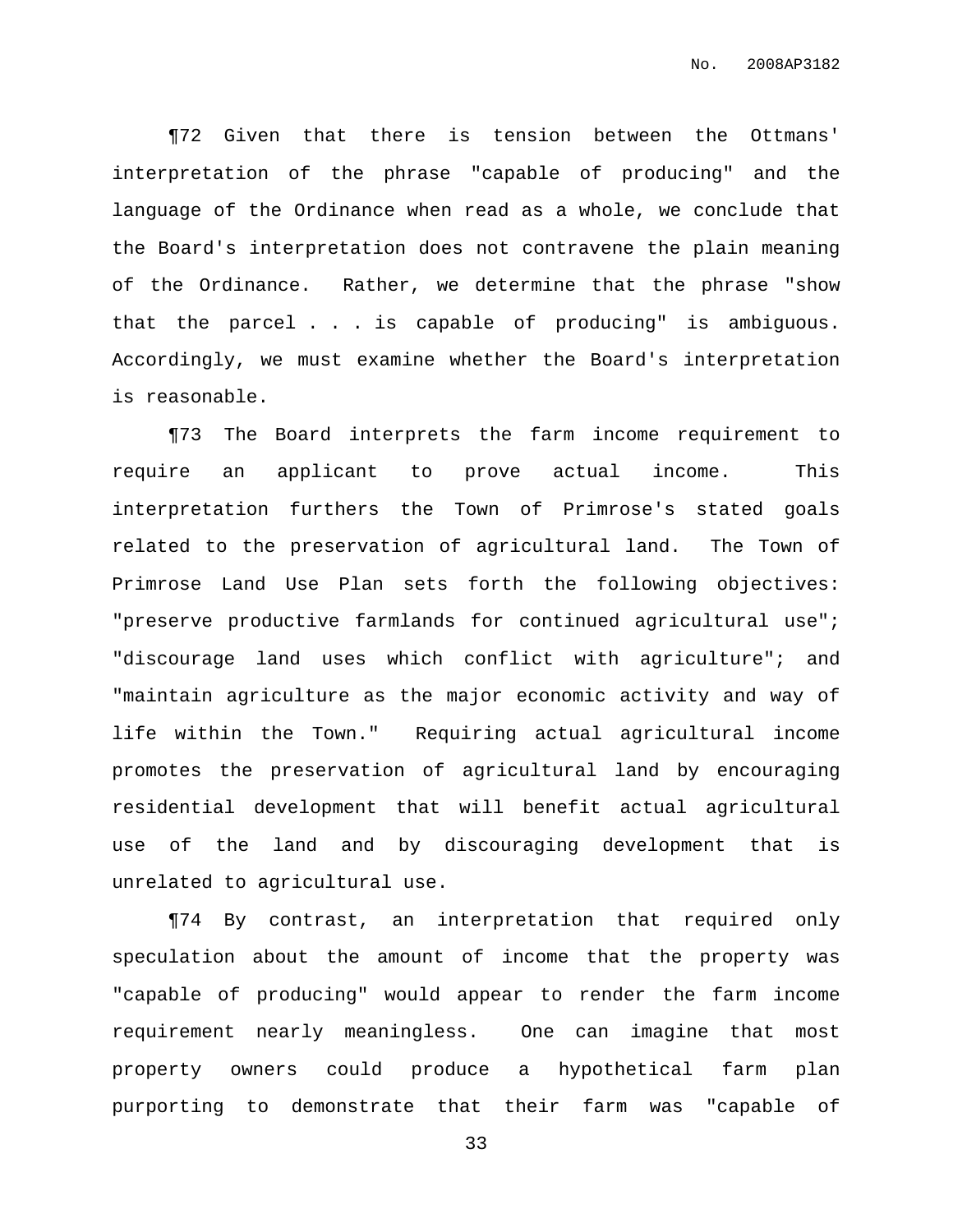producing" at least \$6,000 in income. A requirement that would be so easily satisfied regardless of whether the property owner actually intended to preserve productive farmlands for continued agricultural use would undermine the Town of Primrose's stated goals related to the preservation of agricultural land.

¶75 Under the circumstances presented here, we conclude that the Board's interpretation of the farm income requirement is entitled to a presumption of correctness, and we will accord it deference. The Board's interpretation does not contravene the plain language of the Ordinance, and further, there is no allegation that it is contrary to any other law or that it lacks a rational basis. The Board's interpretation is consistent with the purpose of the Ordinance. The Ottmans have not met their burden of showing that the Board's interpretation is unreasonable.

¶76 Having deferred to the Board's interpretation of the farm income requirement, we examine the Board's application of that interpretation to the evidence presented at the hearing. To meet the farm income requirement, the Ottmans were required to provide evidence of actual income derived from the parcel rather than speculation about how much income they could produce.

¶77 The Ottmans acknowledge that they did not introduce any evidence that the parcel had actually produced \$6,000 in income from the sale of Christmas trees. However, in their reply brief to this court, they argue that they did show that the parcel is capable of producing \$6,000 in income from the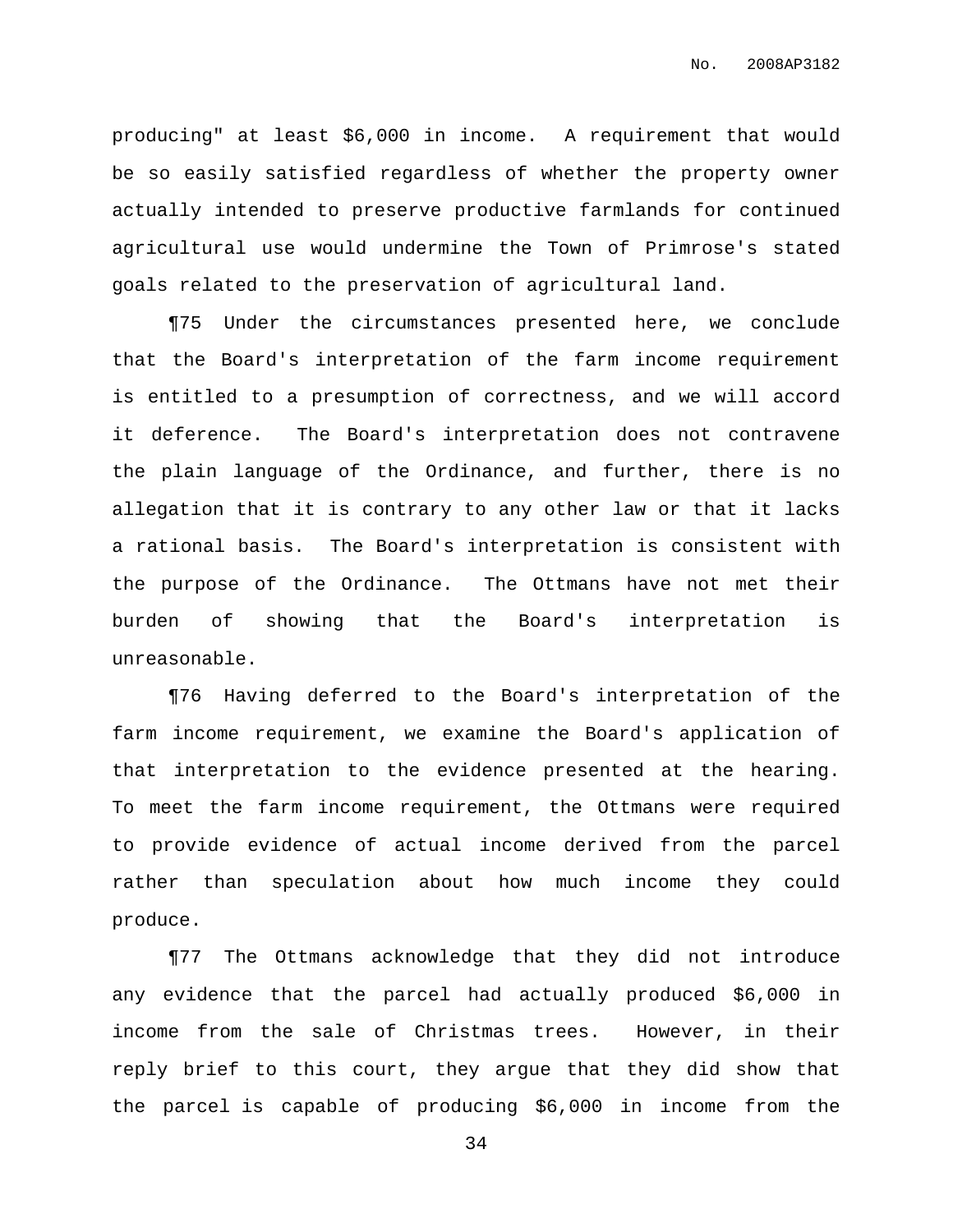sale of field corn. In support, they point to two exhibits that were introduced at the hearing: (1) a written statement made by Al Hanna, the neighbor who rented a portion of the Ottmans' property and grew field corn; and (2) a chart calculating the gross income that would be received from various yields of corn per acre sold at various prices. $^{22}$ 

¶78 These exhibits do not show that Hanna received \$6,000 in annual income from the field corn that he grew on the Ottmans' property. Hanna's signed letter stated: "Depending on growing conditions, I have had yields approximately between 80 and 120 bushels per acre." It did not state the number of bushels actually harvested or the price at which Hanna sold the corn. The Ottmans did not present any tax documents or any other statements setting forth the income that was actually generated from the sale of corn that was grown on the Ottmans' parcel.

¶79 Although Hanna did not indicate how much income he had received from the sale of corn grown on the property, the Ottmans speculated about what Hanna could have made. The chart they introduced, which appears to have been generated by their attorney, asserted that Planning Commissioner Dale Judd "indicated he had sold corn for \$1.50, \$2.10 and \$2.15/bushel."

 $22$  The Ottmans did not introduce any evidence showing the rental income they received from Hanna. At oral argument, their attorney conceded that the annual rent actually paid was far less than \$6,000.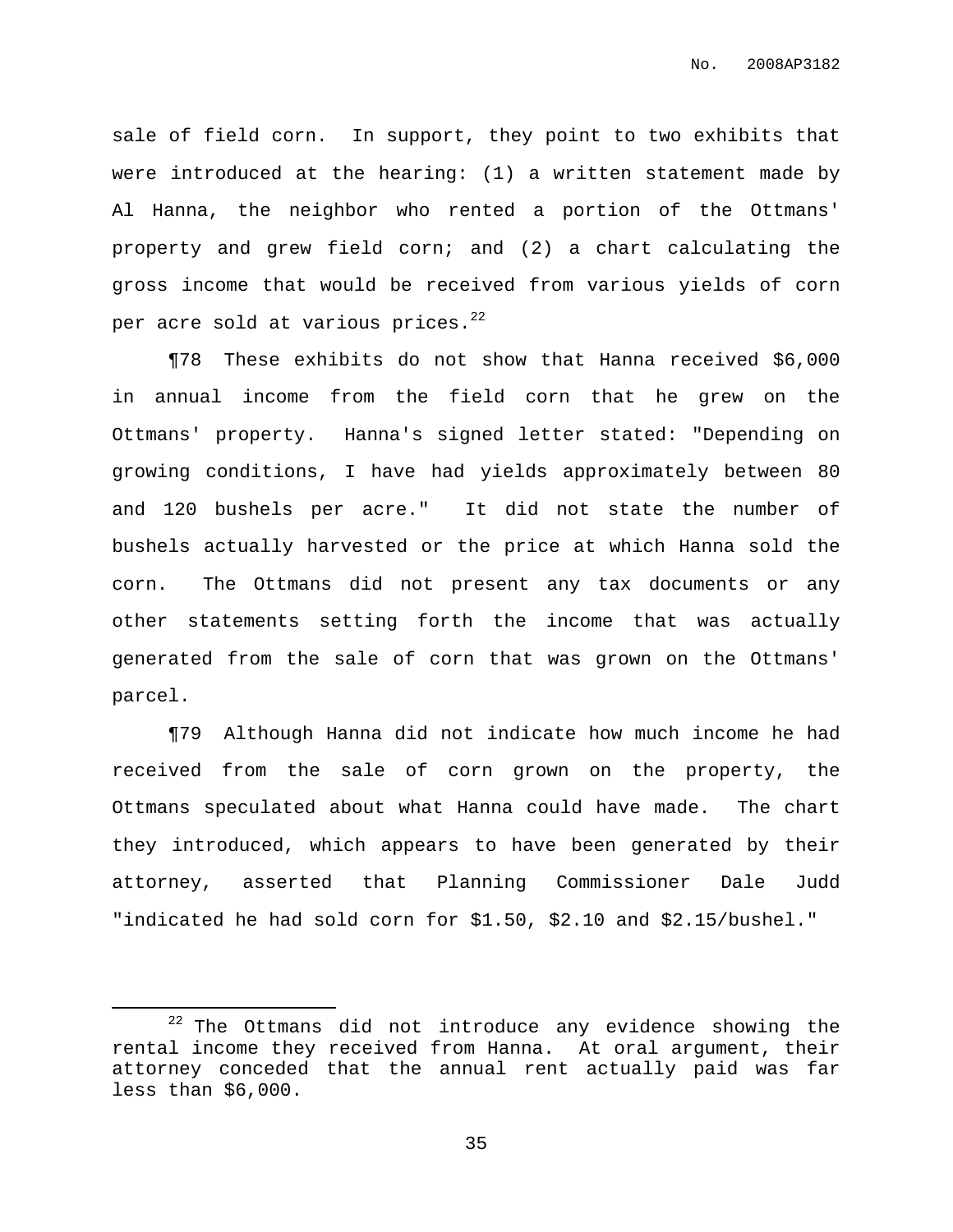¶80 According to the Ottmans' chart, Hanna would have exceeded the \$6,000 farm income requirement if he had a yield of at least 100 bushels of corn per acre and was able to sell that corn at \$2.15 a bushel. The chart also indicates that if he had a yield of 80 bushels of corn per acre and sold that corn for \$1.50 a bushel, he would have produced only \$3,480 in income.<sup>23</sup> The Board could reasonably have disregarded this speculation about what Hanna might or might not have received as income when it found that the farm income requirement had not been met.

¶81 On certiorari, a court will sustain a municipality's findings of fact if any reasonable view of the evidence supports them. Kapischke, 226 Wis. 2d at 328. Applying their interpretation of the farm income requirement, the Board made a finding of fact that the farm income requirement was not met. The Ottmans have failed to demonstrate that no reasonable view of the evidence supports that finding. Therefore, we conclude that the Ottmans have not overcome the presumption of correctness. 24

<sup>&</sup>lt;sup>23</sup> The Ottmans' amended complaint appears to acknowledge that the property had not produced \$6,000 in income from the sale of field corn. The amended complaint explained that "[w]ere all 43 of the farm's productive acres . . . planted in corn, assuming an average yield of 100 bushels of corn per acre, the Ottmans' farm parcel is capable of producing \$6,450 of gross income per year at \$1.50 per bushel and \$9,245 of gross income per year at \$2.15 per bushel. (Emphasis added.)

 $24$  Having determined that the Ottmans failed to satisfy the farm income requirement, we need not address the Ottmans' contentions regarding the building site and various findings of fact.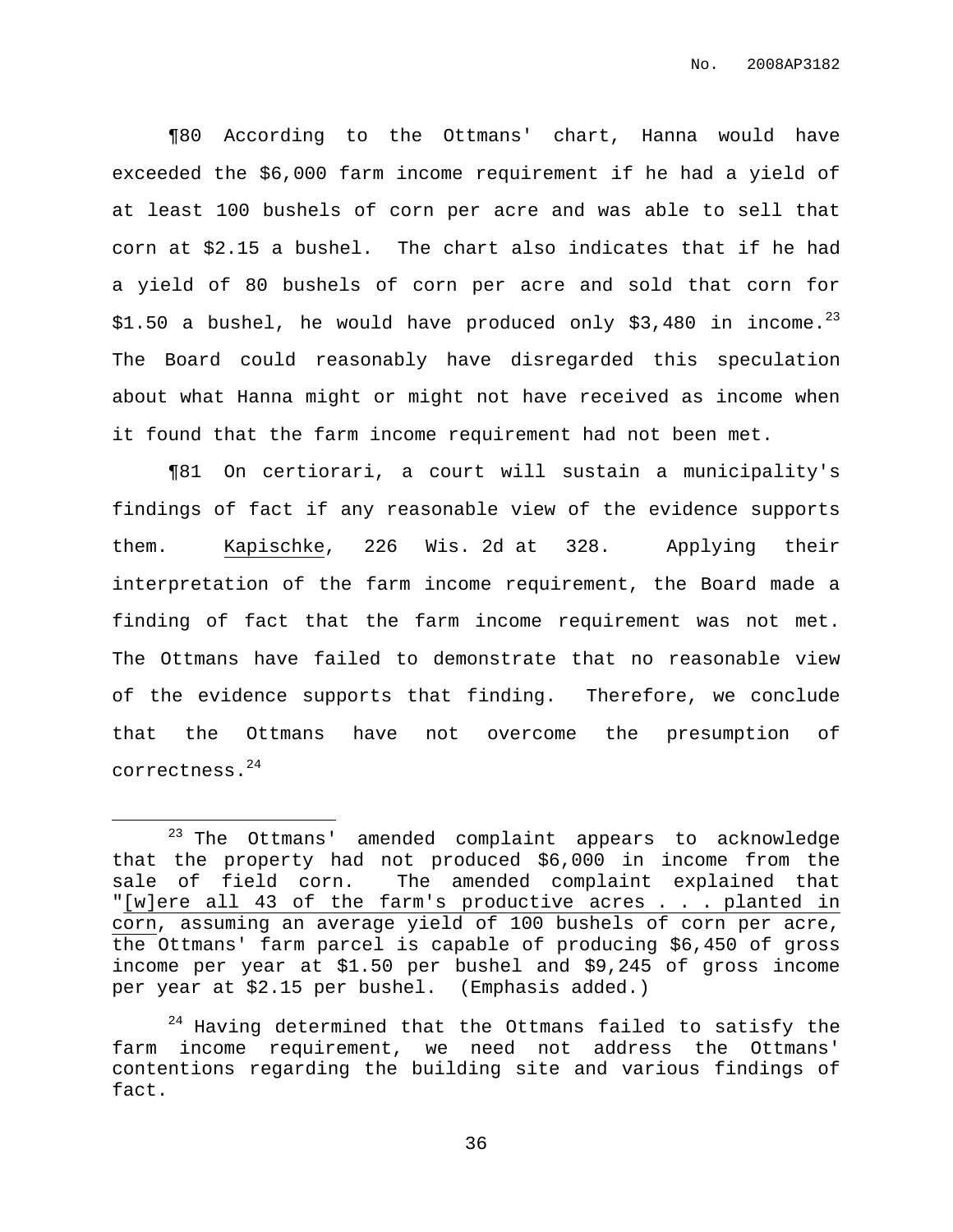¶82 In sum, because the Ottmans have failed to provide a persuasive rationale for upsetting our longstanding jurisprudence, we decline to alter the established scope of statutory certiorari. We further decline to graft the framework for reviewing administrative agency determinations onto our framework for reviewing municipal decisions. In situations where the language of a municipality's ordinance appears to be unique and does not parrot a state statute but rather was drafted by the municipality in an effort to address a local concern, we will defer to the municipality's interpretation if it is reasonable.

¶83 Under the circumstances presented here, we conclude that the Board's interpretation of the farm income requirement is entitled to a presumption of correctness, and we will accord it deference. The Ottmans have not met their burden of showing that the Board's interpretation is unreasonable. Applying its interpretation, the Board made a finding of fact that the farm income requirement was not met, and the Ottmans have failed to demonstrate that no reasonable view of the evidence supports that finding. Therefore, we conclude that the Ottmans have not overcome the presumption of correctness. Accordingly, we affirm the court of appeals.

By the Court.-The decision of the court of appeals is affirmed.